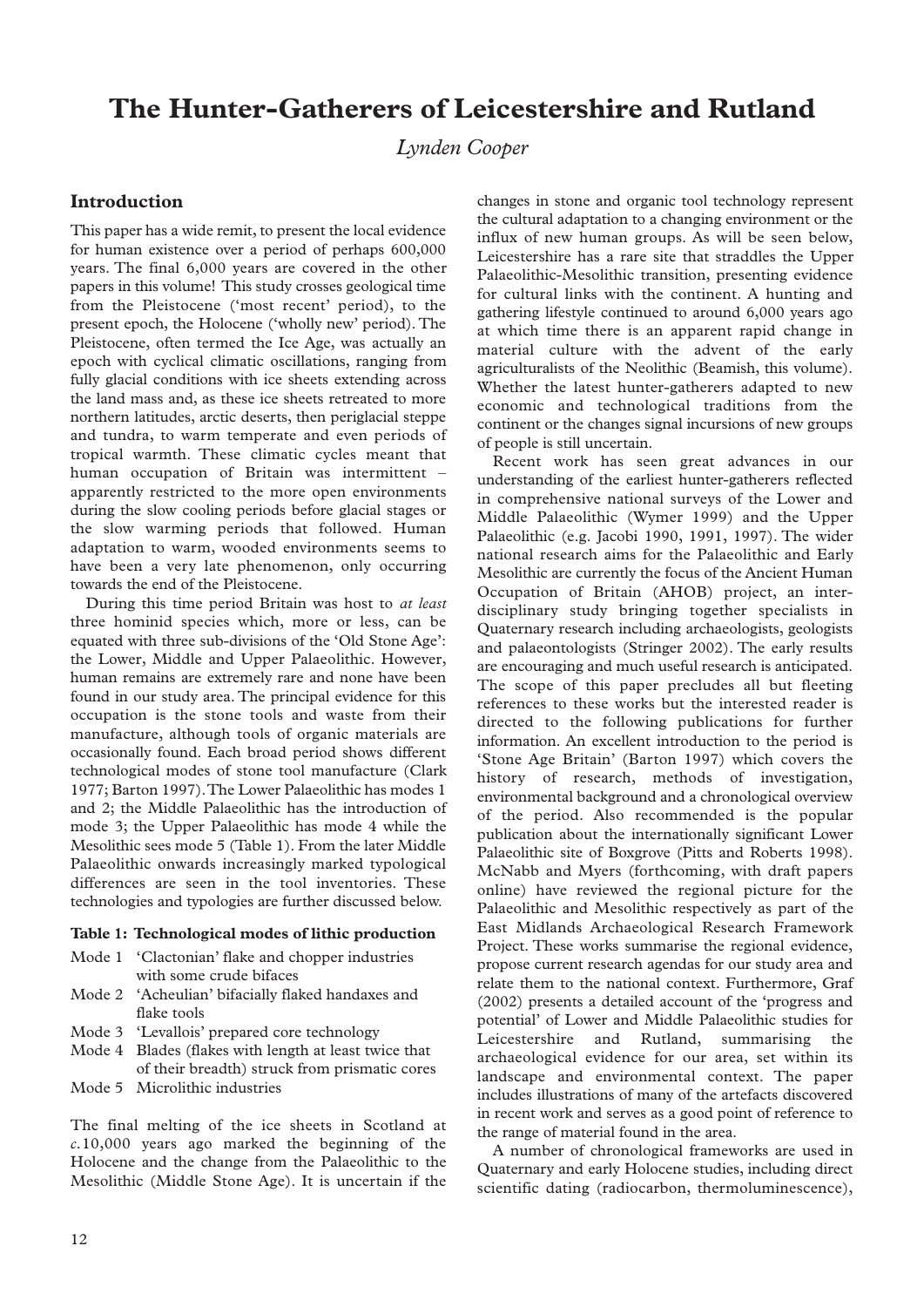pollen chronozones, geological periods and oxygen isotope stages. The latter, OIS dating, is based on deep sea and ice cores that show alternating levels of oxygen isotopes that have resulted from the climatic oscillations of the Pleistocene. Odd numbers represent warm interglacial periods and even numbers indicate cold glacial periods, the ice ages. The OIS framework will be presented with each of the period discussions below together with some indication of the time-scale. Much of the dating from the end of the Middle Palaeolithic (*c.* 30,000 BP) onwards is based on radiocarbon assay; the figures referred to are uncalibrated radiocarbon dates that can often be younger than a calendar date by several millennia.

### **Local Archaeological Background**

Although Liddle (1982, 5) helped to debunk the myth of Leicestershire and Rutland as an archaeological desert, it does seem that the Palaeolithic and Mesolithic periods have received scant study until fairly recently. Pickering (1917) made valiant attempts to locate the local Palaeolithic, reporting a few 'cave period' finds from fieldwalking in the Hinckley area, but it was only in 1955 that Posnansky reported the first handaxe find from Leicestershire, an Acheulian handaxe from Shipley Hill, Ratcliffe-on-the-Wreake. The only other definite Palaeolithic piece was a flake implement from Blackbird Road (misreported as Bluebird Lane), Leicester, now recognised as a Middle Palaeolithic, possibly Mousterian, side scraper (Posnansky 1955; Graf 2002). Posnansky (1963) later reviewed the regional Palaeolithic picture and the evidence was still rather sparse.Wymer's 1977 gazetteer of Mesolithic and Upper Palaeolithic sites showed a complete lack of Upper Palaeolithic finds in the two counties but a significant number of Mesolithic find-spots, including some of the first finds by community archaeologists.

Some 20 years ago John Martin summarised the then 'present state of knowledge' for the two counties (Liddle 1982). He could report on 'less than 10 Palaeolithic artefacts', noting that this was a reflection of the lack of local collectors and the relatively late development of gravel working in the region, and then with mechanical excavation. Earlier extraction of sand and gravels along the southern English rivers had been slow working, presenting good opportunities for the discovery of Lower and Middle Palaeolithic artefacts. Their recovery was fuelled by a strong antiquarian interest with fine specimens of handaxes being exchanged for several pounds. Leicestershire and Rutland, along with much of the Midlands, lacked these antiquarian stormtroopers of Palaeolithic research. A similar story exists for the Mesolithic of the region. Despite some early and continuing research in areas such as the Peak District and the limestone caves of Nottinghamshire and Derbyshire, the area of Leicestershire and Rutland along with much of the Midlands has a poor history of research (Myers forthcoming). However, these gaps in Midlands prehistory are beginning to be plugged, mostly due to the

simultaneous rise in community and professional archaeology since the 1970s.

# **The Lower Palaeolithic (OIS 15-8, 500-250,000 years ago)**

The earliest hominids in western Europe appear to be the so-called *Homo antecessor* known only from two sites in Spain, thought to date to at least 780,000 BP (Falguéres *et al.* 1999; Gutin 1995). However, the few individuals of this 'species' are arguably early examples of *Homo heidelbergensis,* descendents of *Homo erectus* or *Homo ergaster* - the first hominids 'out of Africa'. 'Boxgrove man', dated to *c.* 500,000 BP, represents the only physical remains of *H. heidelbergensis* in Britain that, with their associated remains of stone tools and modified bone, were thought to represent the earliest evidence for humans in the country. However, at the time of writing there have been some important developments in the study of the earliest humans in Europe. The AHOB project has made some tantalising announcements about recent finds from East Anglia. Cut-marked animal bones and stone tools have been recovered from deposits possibly as early as 6-700,000 BP, at least 100,000 years older than the Boxgrove site. These findings have an important resonance for Palaeolithic research in the East Midlands as deposits of this period occur within our study area (Graf 2002, see below).

Lower Palaeolithic tools are ubiquitous across southern Britain, comprising Clactonian industries based on choppers and flake tools, and Acheulian industries, based upon handaxes, lithic modes 1 and 2 respectively (Clarke 1977, 23; Barton 1997, 19-24). Until recently it was thought that these modes represented a technological evolution from the crude Clactonian flake industries to the more refined Acheulian handaxes. However, the archaeological evidence from sites such as Boxgrove demonstrated that mode 2 industries could be as early as 500,000 BP (Pitts and Roberts 1998). It has been suggested that the two modes might merely reflect differences in raw material availability, though recent debate has again raised the possibility that the different technologies might indicate different hominid groups with distinct lithic production traditions (McNabb forthcoming).

### *The Bytham River*

Pioneering geological survey in the Midlands by the late Professor Shotton (1953) identified a major pre-Anglian river channel, the 'proto-Soar'. The Bytham River (after Castle Bytham, Lincolnshire), as it is now called, has been further defined in Leicestershire by Rice (1991) and Brandon (1999) and is now seen to be a major river during the Cromerian period. The ancient channel has been traced across the Midlands flowing northeast past Coventry, into Leicestershire (along the later Soar Valley) via Huncote, Aylestone, Leicester, Thurmaston and Syston. From there it headed east via the present day Rearsby Brook, south and parallel to the Wreake, then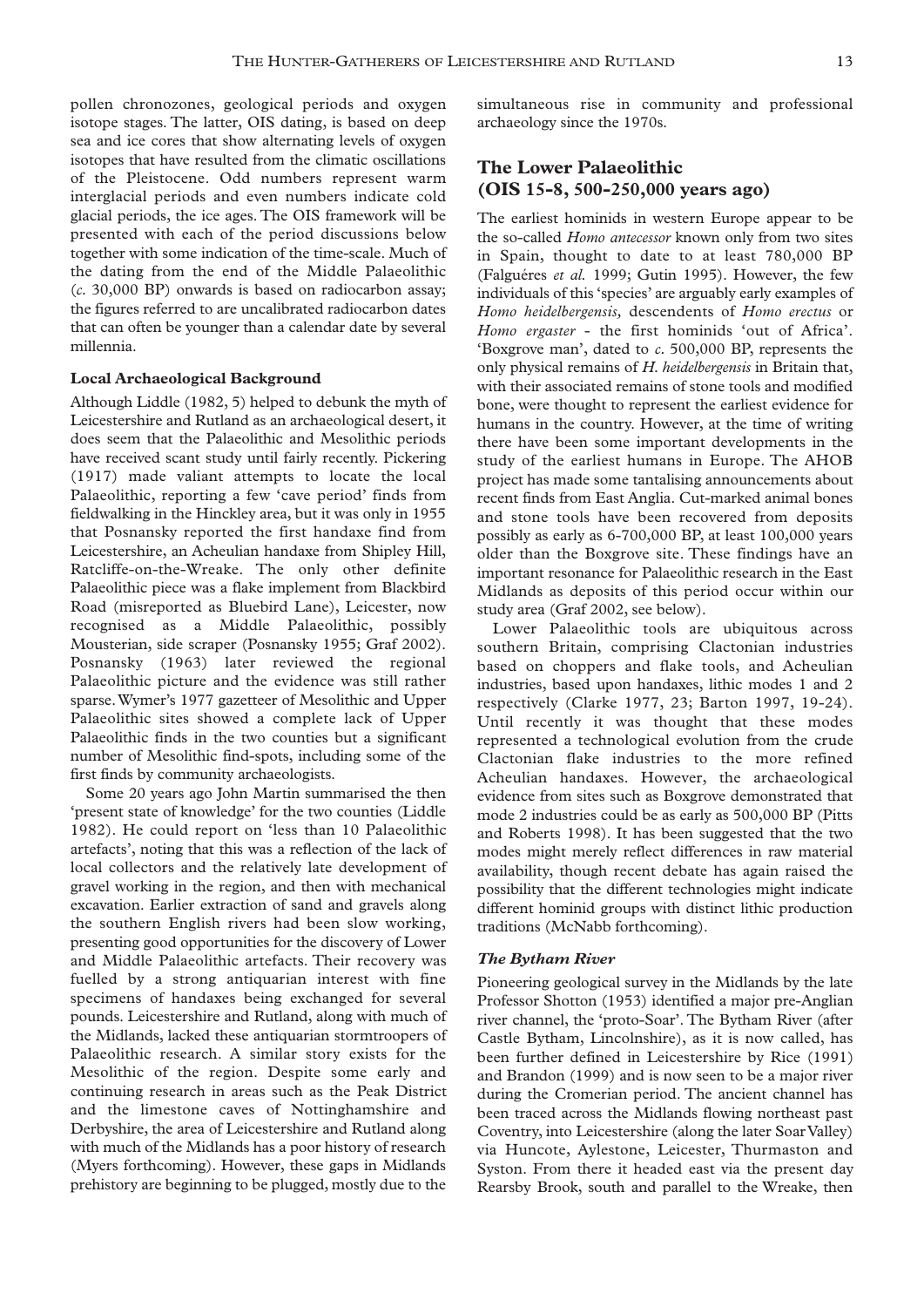turning north past Melton Mowbray and on to a gorge (now buried) through South Witham and Castle Bytham and on to East Anglia (Graf 2002). The river appears to have been long-lived with four distinct terraces identified in East Anglia, each corresponding to different glacial episodes, the last being pre-Anglian. Although this level of detail is lacking in our study area, Brandon (1999) has mapped terrace remnants that are older than the Brooksby Sand and Gravel and the Baginton Sand and Gravel, the principal known Leicestershire deposits of the Bytham. The major significance of the Bytham is its early, Pre-Anglian date and associated archaeology, feasibly amongst the earliest in Britain. The lack of pre-Anglian archaeology associated with the other major river, the Thames, might suggest that the Bytham was the earliest colonisation route for Britain (note in *British Archaeology* 5, 1995).

The remarkable local archaeological potential of the Bytham channel has been clearly demonstrated at Waverley Wood Farm Pit, near Leamington, Warwickshire where four successive channels were identified with the earliest Channels 1 and 2 containing environmental evidence including animal bones, plant fossils, insects and molluscs (Wise 1993). A single worked quartzite flake was found in Channel 1, and several other artefacts were recovered by quarrymen presumably from similar deposits.These include two fine handaxes made from andesitic tuff (Shotton and Wymer 1989) and other artefacts made from quartzite (flint was absent from this part of the Midlands until derived material arrived with the Anglian tills). Amino acid dating of molluscs from Channel 2 deposits suggested that they were of OIS 13 and/or OIS 15 date, demonstrating that the human occupation was from *at least* 500,000 years ago. In Leicestershire there have been no such archaeological discoveries, as yet, although a surface find of an andesitic tuff handaxe at Rearsby was possibly derived from outcropping 'Brooksby Group' deposits (Graf 2002, 18). The original source of most Warwickshire and Leicestershire tuff handaxes is believed to be from North Wales or the Lake District. The lack of glacial erratics of andesitic tuff has led to the suggestion that the handaxes were brought to the Midlands as finished artefacts (Wise 1993), behaviour not recorded elsewhere for the Lower Palaeolithic. The discovery of a biface from Burbage of tuff similar to the Charnian 'Beacon Beds' (Graf 2002, 22 & Fig. 4) and a handaxe/chopping tool made from tuff at Scalford (see below) has raised the possibility of a more local source; there are tuff outcrops of the Beacon Hill Formation at Bradgate Park, Newtown Linford.

Archaeological evaluation and earlier boreholes at the proposed Brooksby quarry have revealed organic deposits within the Brooksby Sand and Gravels (Graf 2002; Rice 1991). As McNabb (forthcoming) comments such environmental sites have to be considered as important to our understanding of the Palaeolithic as those sites with evidence of human agency. At Brooksby the environmental indicators point to a slow-moving

river in the mild climate of a warm interglacial or interstadial.

Two major tributaries flowing south-east into the main Bytham channel have also been identified, one running along the Hinckley Valley, joining the Bytham south of Hinckley, and the 'Derby river' running from Derbyshire and joining the main river at Syston. The latter has a remnant of surviving terrace at Hathern (Brandon 1999, 35).These have, as yet, unrealised potential but mapping and targeted field survey of areas where there are surface deposits of the Bytham and tributaries might yield results.

The Anglian glaciation of *c.* 470,000 years ago blocked the Bytham River leading to ice-dammed lakes such as Lake Harrison in South-west Leicestershire (Rose 1989, Graf 2002). The British Geological Survey map the lake deposits as Bosworth Clays and Silts. Although no archaeological material has yet been found in these deposits, Graf (2002, 20) points out the potential for lakeside occupation during warmer climatic intermissions.

#### *Local evidence: the Waite collection*

A remarkable collection of Lower Palaeolithic artefacts has been found around the Warwickshire and Leicestershire border, almost entirely the efforts of a single fieldworker, Ron Waite. Some of the Warwickshire material has been described by Saville (1988) while the Leicestershire material is currently the subject of research by Anne Graf. The material is predominantly quartzite and includes handaxes, choppers and flake tools all showing varying degrees of rolling (Graf 2002, 6). Shotton (1988) mapped the available Warwickshire material and showed an apparent correlation with Wigston sand and gravels of early Anglian age (see also Wymer 1999, map 54). The finds were seen to be transported to the area by glaciers, originally deposited in the Pre-Anglian or early Anglian at sites further north. However, numerous further finds by Ron Waite now show that the extent of discoveries is not in any way restricted to the Wigston sand and gravel, and occur wherever he has been able to search, on a variety of geologies (*pers. comm.* A. Graf).

There are still many uncertainties with the collection regarding its date, whether it is a palimpsest and the depositional mechanisms that preserved the material. However, as John Wymer has stated: "It may suggest a considerable human presence during Period 1 [i.e. before OIS 12, pre-Anglian] of this survey and raise the question as to what else has either been unpreserved or not yet discovered." The latter point echoes a famous quote from Evans in his second edition of Ancient Stone Implements (1897) following the discovery of a quartzite handaxe at Saltley, Birmingham: "the absence of palaeolithic implements in Britain north of an imaginary line drawn from the mouth of the Severn to the Wash…may be due to their not having yet been found, and not to their non-existence" (Evans 1897, 580 cited in Wymer 1999, 114).That the material is predominantly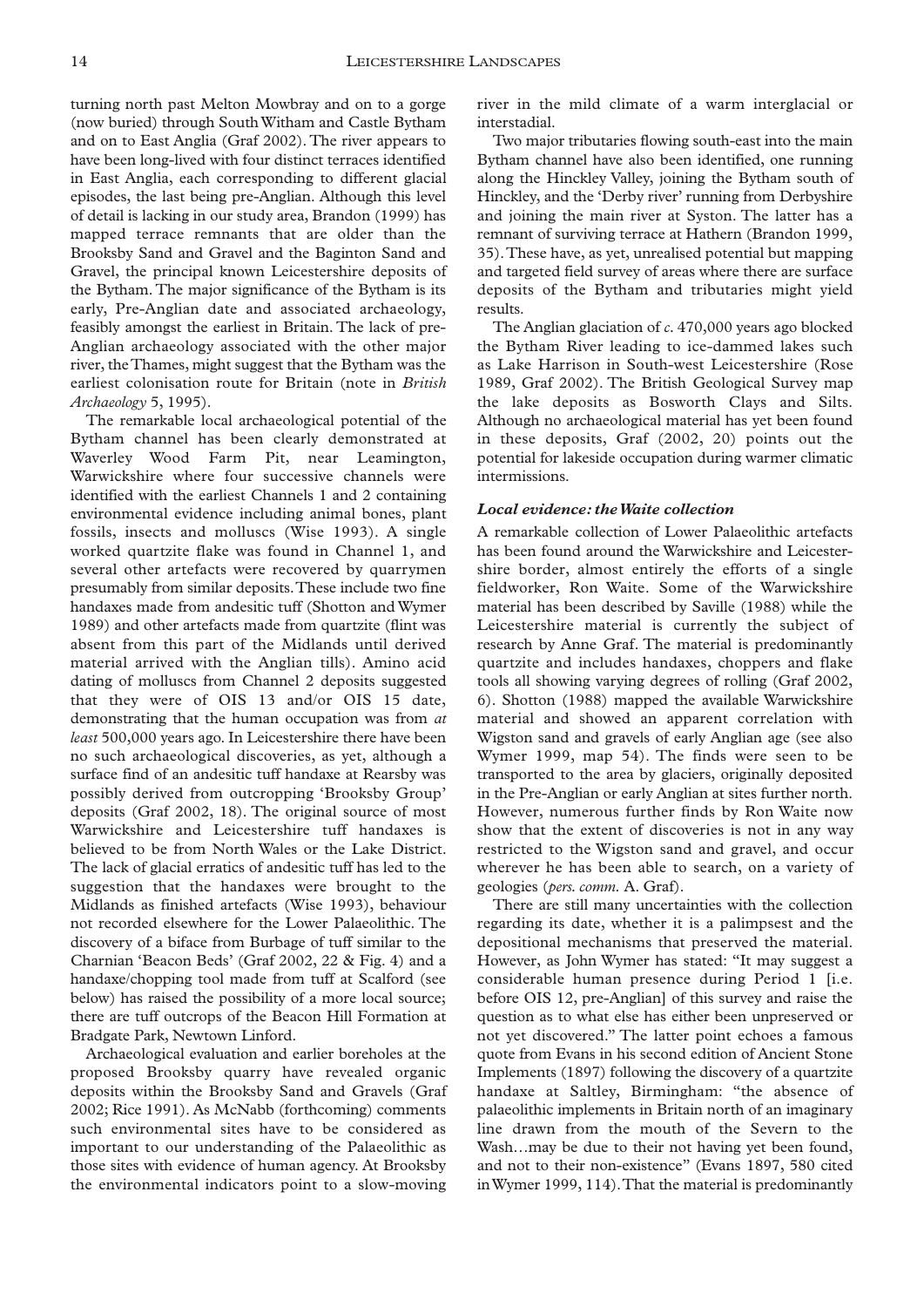quartzite might also support an early date, as a local flint resource was only available from the Anglian glaciation. Graf (2002) has highlighted the use of non-flint raw material for other Lower Palaeolithic findspots in the study area including handaxes of andesitic tuff (Rearsby) and Charnian tuff (Burbage). A recent find by Alan Massey of a handaxe/chopping tool at Scalford (Fig. 1), was also made of a volcanic tuff, probably of a Charnian type from the Charnwood area (R. Clements, *pers. comm.*).This example serves to make an interesting point regarding the visibility of non-flint artefacts; on being shown the biface several professional colleagues admitted that they would not have recognised the piece as an artefact. A training programme for the identification of non-flint artefacts appears to be necessary for both amateur and professional fieldworkers!

For an up-to-date summary of the Lower Palaeolithic evidence in our study area the reader is directed to Wymer (1999) and Graf (2002). Exceptions are the Belvoir Scarp handaxe/chopper discussed above and a surface find of a rolled Acheulian handaxe from Huncote, found during a recent fieldwalking survey by ULAS.

# **The Middle Palaeolithic (OIS 7-3, c.250-30,000 years ago)**

The Middle Palaeolithic is defined by the appearance of the mode 3 of lithic production, the use of prepared core

technology, the Levallois and discoidal technique (Clark 1977; Barton 1997). This appears to have arrived, or evolved, around 250,000 years ago in OIS 8-7.There are hominid remains from this period from sites such as Swanscombe but their species is uncertain – they appear to resemble the later Neanderthals (Stringer and Gamble 1993). There are a few isolated Levallois or possible Levallois finds from the study area including a handaxe from Eastwell, a scraper from Leicester, a flake from Syston and a transverse scraper from Sutton Cheney, the latter of andesitic tuff (Graf 2002, 31).

The glacial episode of OIS 6 might have led to ice cover over our study area, though this is a subject still being researched. Human groups apparently abandoned Britain in favour of more southerly latitudes. The following warm period, the Ipswichian interglacial of OIS 5e, led to tropical climes in Britain with a rich fauna including hippopotamus, elephant, rhinoceros, deer, bison and aurochs (Barton 1997). Curiously, human occupation appears to be absent during this warm period and the subsequent cold stages of OIS 5a-d and OIS 4. It is not until OIS 3 at *c.* 58,000 BP that Neanderthals colonised Britain. It is possible that the North-west European peninsula was too marginal for them and their re-appearance might reflect pressure from the incursion of anatomically modern humans into the favoured territories of the Neanderthals (White and Jacobi 2001).

The few lithic assemblages that seem to be of this date show signatures very similar to the Mousterian of

**Fig. 1. A handaxe or chopping tool made from a possibly local tuff; surface find, Scalford.**

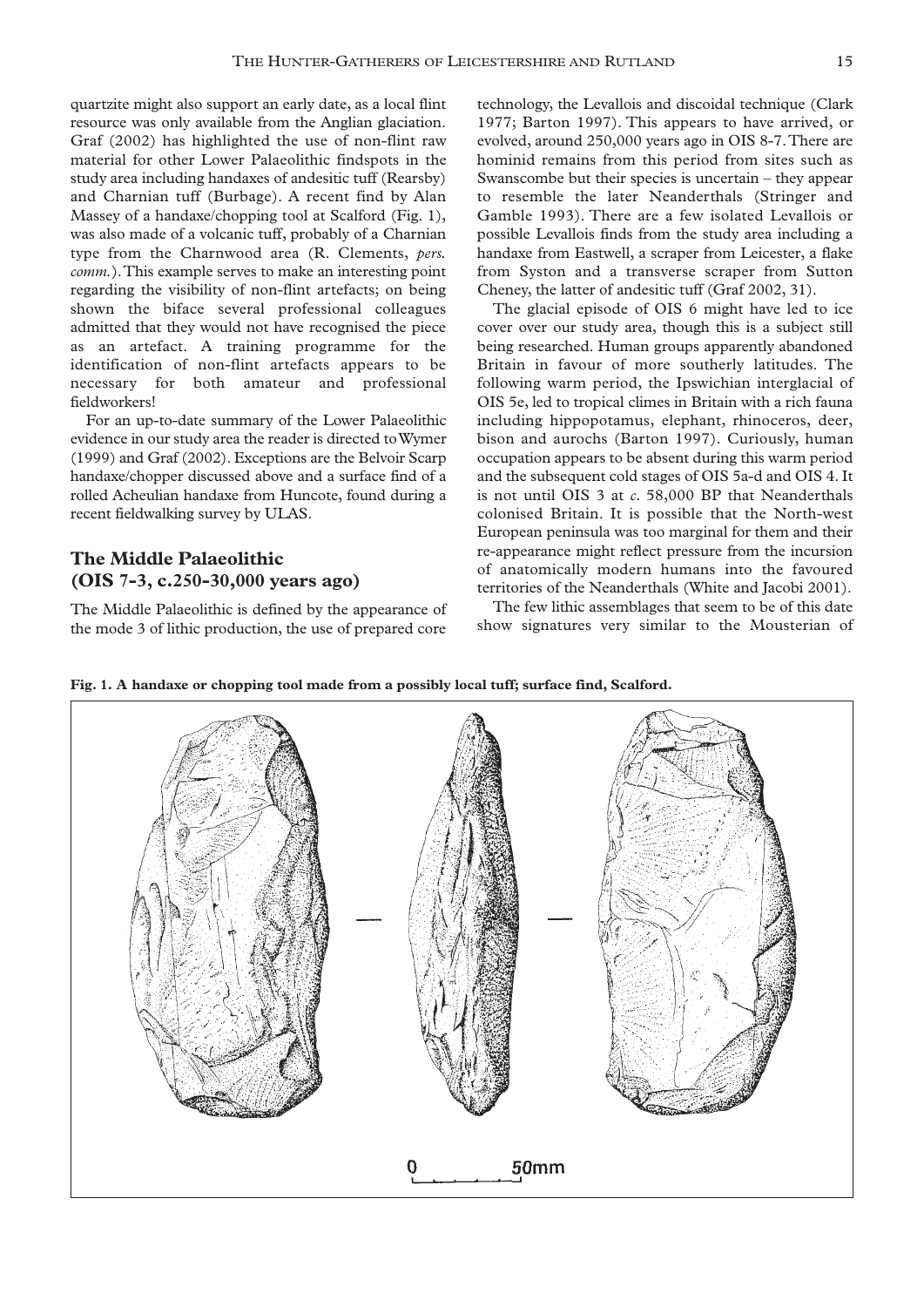

**Fig. 2. A** *bout coupé* **handaxe, Marston Trussel, Northamptonshire.**

France, although a feature of the British Mousterian appears to be the distinctive *bout coupé* handaxes. These fine handaxes hint at an increasing regionalisation of the Neanderthals. There are no hominid fossils from this period in Britain although important remains have been found in France and Germany. Indeed, British Mousterian assemblages are far from common although a recent find in a silted pond at Lynford, Norfolk demonstrates that sites of this date can be very productive. The site has abundant handaxes and knapping debris around the butchered remains of mammoths, though whether this was a kill or scavenging site remains uncertain (Boismier 2002).

Mousterian finds in our area include the previously mentioned side scraper (Posnansky 1955) and probable bout coupé handaxes from Stanton-under-Bardon (Liddle 1992) and Aylestone (Cookson and Tyldesley 1985). Incidentally, following the presentation of a version of this paper at the LAFG conference Dr. A.E. Brown presented a rather fine example of a classic bout coupé handaxe to the author.This was found at Marston Trussel, Northamptonshire on the Devensian terrace of the Welland, barely beyond the limits of our present study. However, it is such a good example of these rare finds that an illustration of the piece in this paper seems justified (Fig 2). It might also serve to encourage fieldworkers on the northern bank of the Welland to seek out something equally impressive!

# **The Upper Palaeolithic (OIS 3-2, 35-10,000 BP)**

During the latter half of OIS 3, *c.* 40-30,000 BP, the 'Cro-Magnons', anatomically modern humans, moved into northwest Europe. In areas where the archaeology of

these people is well preserved and researched, such as the Dordogne, France, there is compelling evidence for a very different people compared with the Neanderthals. The newcomers leave evidence for tent structures, hearths and symbolic expression in their artwork on artefacts and cave walls. Behavioural differences are also evident in the formal burial of the deceased, often with some elaboration.The 'Red Lady' of Paviland is the most westerly example of a wide burial tradition extending across much of Europe (Aldhouse-Green 2000).

Upper Palaeolithic stone tool technology is based upon the controlled production of blades (mode 4) that were either used unmodified or else served as blanks for tools such as projectile points, knives, scrapers, burins and piercers. The use of organic material such as bone, ivory and antler to make other tools is common, while the presence of needles suggests that clothing was more elaborate. These humans appear to have wide-ranging territories or contacts with exotic items such as amber found long distances away from their source. In parts of France the Upper Palaeolithic sequence is continuous, while in Britain there is a hiatus in occupation during the colder part of OIS 2 from *c.* 22-13,000 BP. Ice sheets extended south as far as the Lincolnshire Wolds and periglacial conditions prevailed across the area of Britain to the south of the ice mass.

## *Neanderthal-Modern transition and the Early Upper Palaeolithic*

Three successive stages have been proposed for the British Early Upper Palaeolithic (Jacobi 1980). The earliest stage's identity relies upon the finding of distinctive leaf-shaped flint points (blades or bifacial pieces). Leaf point industries are found across a wide area of Northern Europe from Poland to Wales and are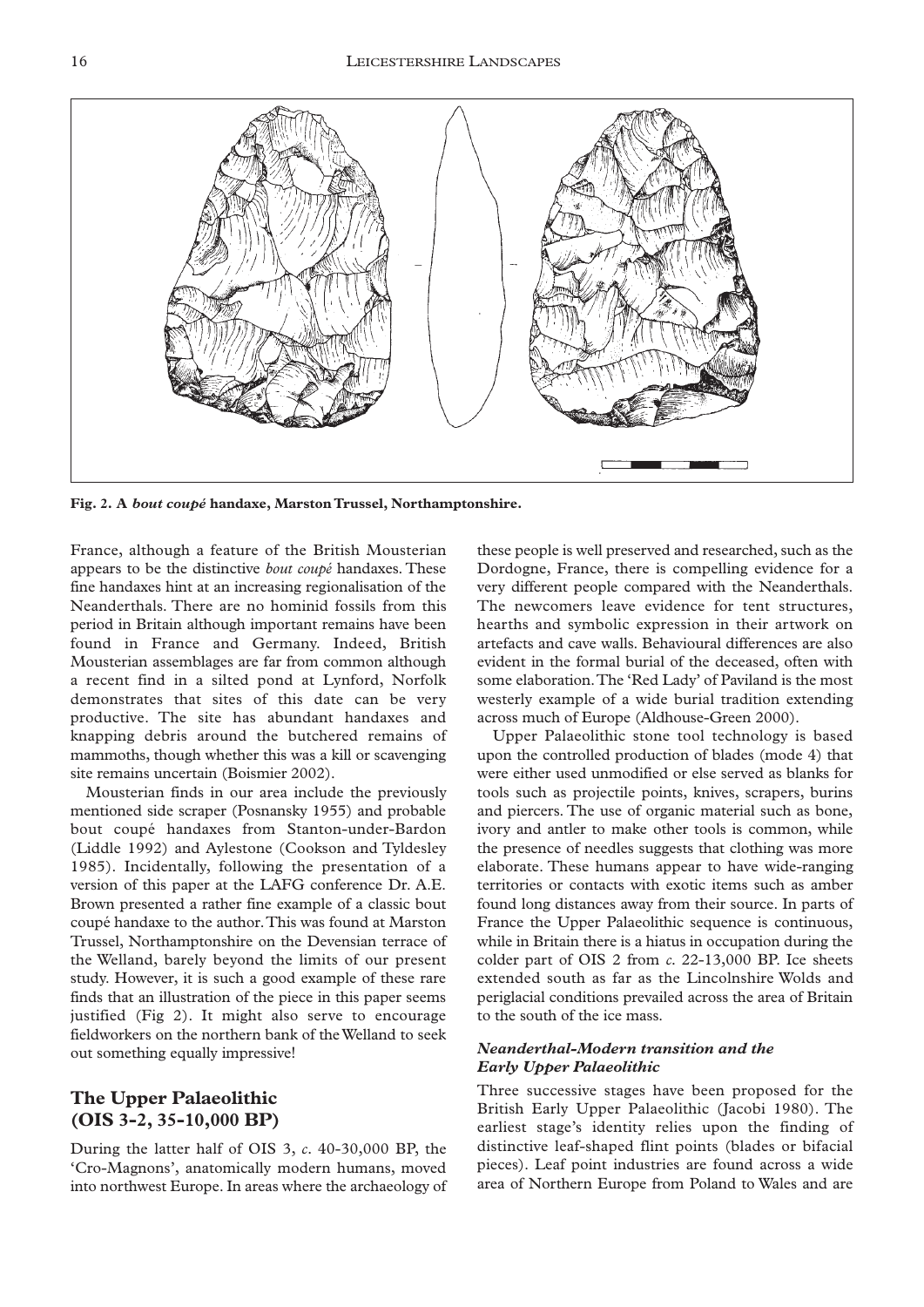thought to date to 40-28ka (Aldhouse-Green and Pettitt, 1998). During this period northern Europe is host to both the last of the Neanderthals and the newly arrived modern humans. It is unknown which species was responsible for leaf points, though current opinion suggests that they may be products of the Neanderthals (*ibid*). Some 24 leaf point sites are reported from Britain, mostly finds from old excavations of caves, the nearest being at Creswell Crags (Jacobi 1990). The contextual information from these excavations is rather pitiful and their chronological positions are far from clear.There is a single radiocarbon date of 34,500 BP from a hyaena jaw found resting on a leaf point at Bench Tunnel Cave, Devon *(ibid*).

An important addition to the national dataset is an open-air site that was recently excavated at Glaston, Rutland by ULAS with collaboration from the British Museum and Natural History Museum (Cooper 2001; Thomas and Jacobi 2001; Fig. 3).The site lies on a ridge flanked by tributaries of the rivers Chater and Welland, a location that probably dictated the original occupation and the subsequent survival of deposits. At the ridge summit were a series of sandstone rafts, the basal Collyweston facies of the Lincolnshire Limestone series, overlying Lower Estuarine sands. The location was a focus for two Pleistocene hunters, humans and hyaena. The hyaena took advantage of the site geology, digging burrows in the soft sands beneath the stone rafts. Remains of their prey were littered around the den and

included long extinct species such as woolly rhinoceros, wild horse, woolly mammoth, and animals now exotic such as wolverine (glutton), mountain hare and reindeer. The evidence for the humans was slight comprising a small number of worked flints including a leaf point, a core, several flakes, a few modified into tools, and minute chips. The latter demonstrate that humans stayed at the site and worked flint there, albeit probably for a limited period of time. It is possible that some of the flints were deliberately left at the site as insurance for a possible future visit. The animal bones are currently being investigated at the Natural History Museum; and a principal objective of this work is to examine them for signs of human modification, such as butchery marks.

The remains appeared to have been preserved due to a 'Sackung process' whereby deposits on the ridge crest subsided into a fault basin caused by cambering of the valley sides (Collcutt 2001). The bone survived due to the calcareous ground chemistry caused by the leaching of solution from the Collyweston sandstone rafts. Ed Rhodes of the Oxford Dating Lab. has recently announced a date of  $30,000 \pm 3,000$  BP obtained by optical stimulated luminescence of sand deposits directly beneath the leaf point, effectively dating the most recent exposure of quartzite grains to sunlight. Further dates may be obtained from the animal bone.

Glaston has been important in that it has highlighted the great potential for survival of Palaeolithic deposits on

**Fig. 3. Reconstruction of the Glaston landscape when the site was occupied by a pack of hyaena.** © Jane Brayne

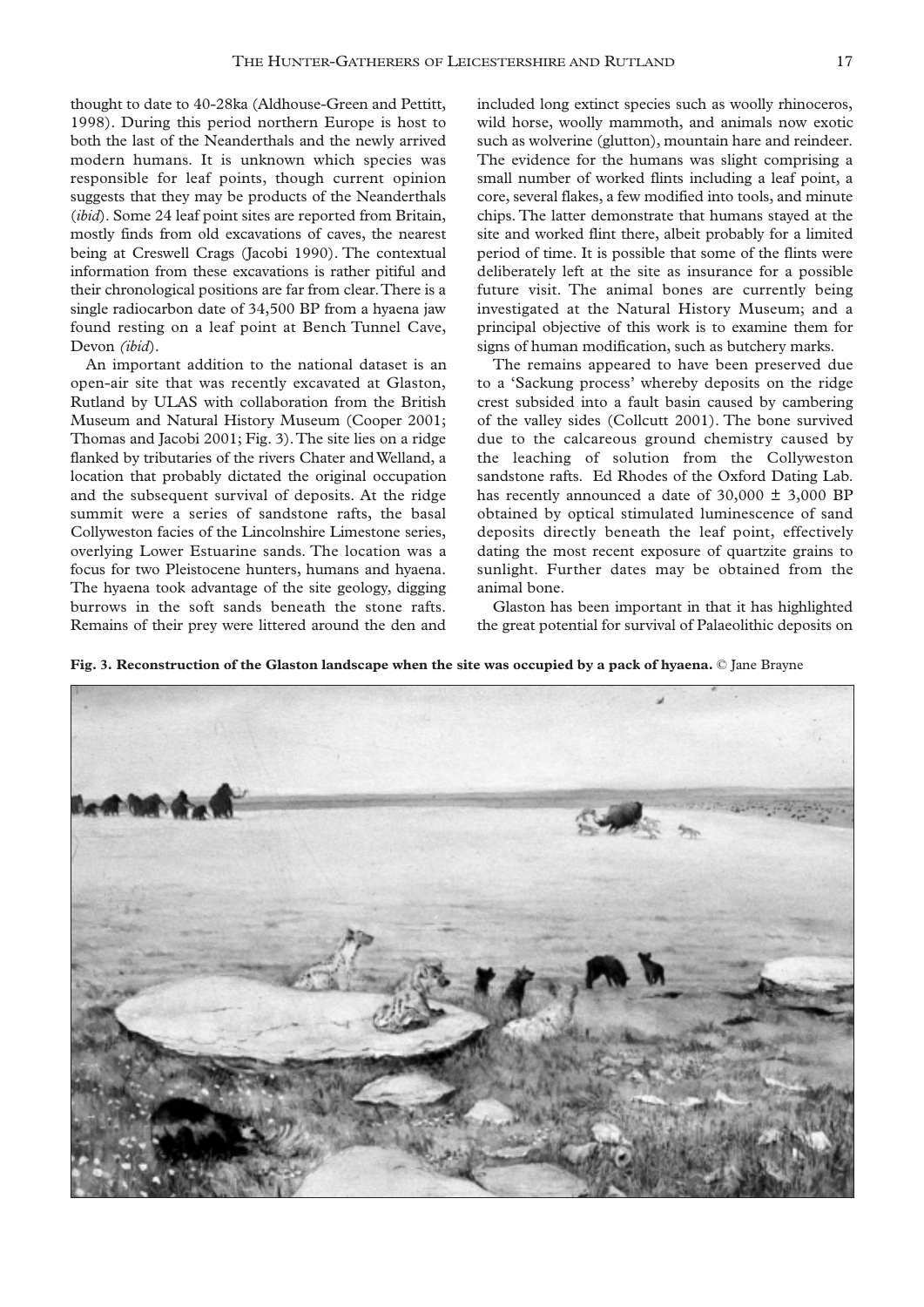ridge tops and Clive Jones (2002) has suggested that graben structures are likely to extend along the entire length of ridge crests in Rutland (Graf 2002, 30). Collcutt's assertion that the survival of the Glaston site might not be entirely capricious means that we might anticipate Palaeolithic deposits being located elsewhere along the Jurassic Stone Belt of the East Leicestershire Uplands and Rutland. Possibly pertinent here is a single large, patinated flake recovered from a fissure in the bedrock at Ridlington, located on a ridge top some 9 km to the west (Cooper 2002b). Another possible Early Upper Palaeolithic site might be indicated by a chance surface find from Whatborough Hill (*ibid*). This core tablet, a flake struck off to rejuvenate a core platform, displays a surface condition suggesting considerable antiquity (heavy patina, wind gloss and frost fractures).

The second stage in the British Palaeolithic is equated with the classic French sequence as Aurignacian II where we see the first positive signs of modern humans. In turn this is followed by the Gravettian, where the distinctive lithic signature is the presence of tanged blades, Font Robert points (Jacobi 1980). The national evidence for these stages is extremely limited so we should not be surprised that there are no remains in the two counties. However, we can recognise some local potential as with the terraces along the river Soar that have produced remains of Pleistocene fauna such as mammoth.

Around 22,000 BP the climate became much cooler with the onset of the Dimlington Stadial, culminating with the Late Glacial Maximum at *c.* 18,000 BP. Ice sheets moved down into the Midlands reaching the high ground in Lincolnshire and the Peaks, creating periglacial conditions in our study area. It is believed that the polar desert conditions precluded human occupation and, for most of this period, the area was abandoned by all of the large mammals. Humans once again left Britain and northern Europe retreating to more southern refuges such as southern France.

# **Later Upper Palaeolithic (OIS 2-1, 13-10,000 BP)**

Following the climatic amelioration of the Lake Windermere Interstadial Britain was re-colonised, but this was probably not a continuous process, being affected by rapid fluctuations in climate and environment. Radiocarbon dating and distinct typological and technological differences in material culture (lithics and organic tools) suggests that the process was punctuated. Four different traditions are apparent and it is suggested that these are broadly chronological, although the genetic linkage of the populations responsible for these traditions remains uncertain.

**Fig. 4. Reconstruction of the Glaston landscape when the site was a temporary stopover by a small group of humans.** © Jane Brayne.The originals of figs 3 and 4 are on display at Rutland County Museum, Oakham.

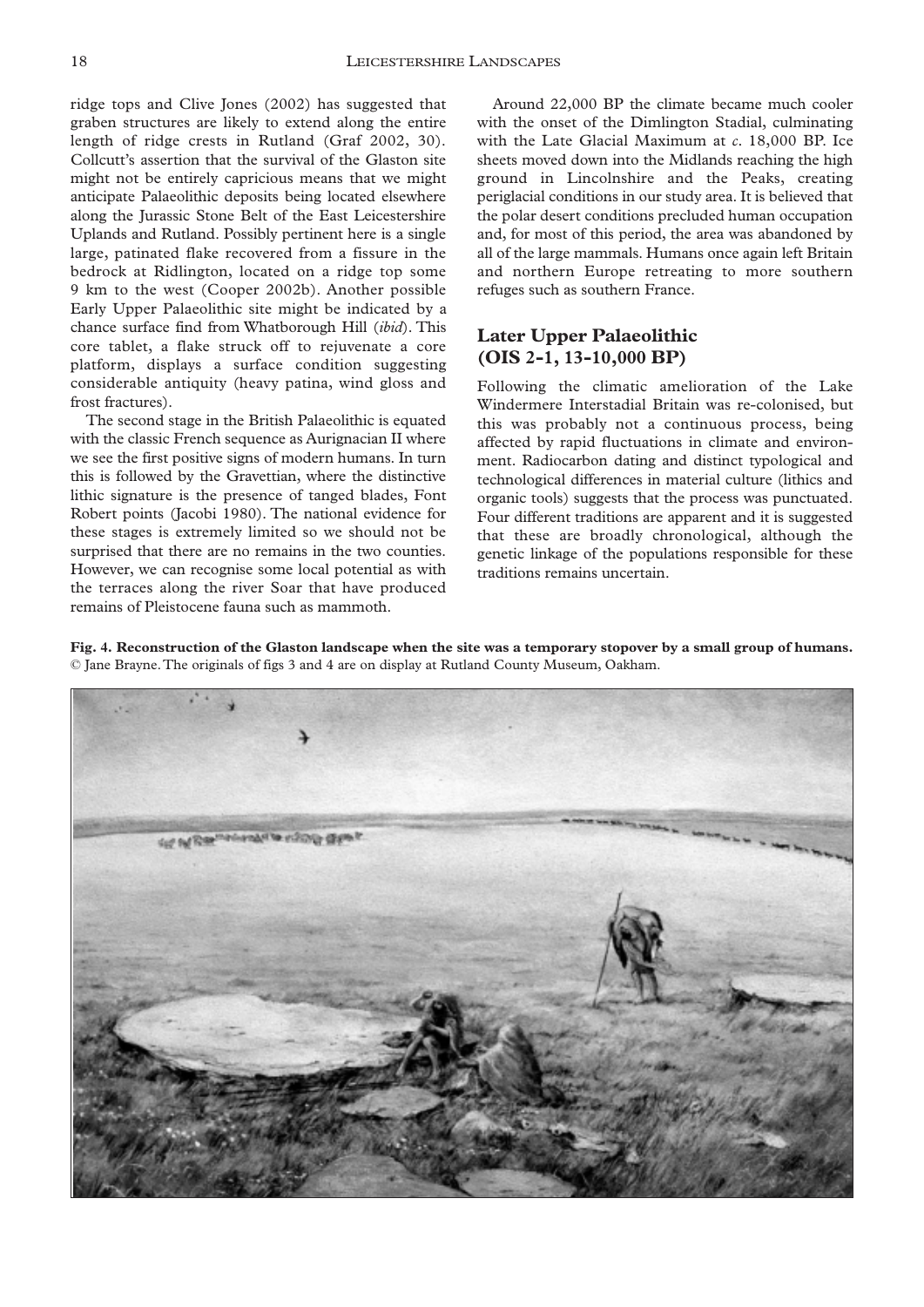### *The Creswellian hunter-gatherer (12,600 – 12,000 BP)*

Radiocarbon determinations on cut-marked animal bone suggests that Britain was re-colonised around 12,600 years ago, possibly with some previous pioneering incursions indicated by a few older dates (Jacobi 1991). The distinctive culture that appears in Britain is termed the Creswellian, named after the cave sites at Creswell Crags on the Nottinghamshire/Derbyshire border - Mother Grundy's Parlour cave being the type site (Garrod 1926).The type fossil for this period is now seen as the trapezoidal backed blade or Cheddar point (Jacobi 1991). A variant of the Cheddar point is the Creswell point (angle backed), but these pieces are not so chronologically or culturally restricted, being also found in the succeeding Final Upper Palaeolithic. Blade production is also very distinctive, and a particular method of platform preparation, the *en éperon* technique has been regarded as a Creswellian signature (Barton1990). The technique is not found in any of the other Late Glacial lithic traditions, although it is seen in the continental Late Magdelenian, suggesting some cultural links and/or that the current typo-chronological classification is perhaps too rigid.

Jacobi (1991) records some 28 British Creswellian find-spots though this figure will have increased slightly from new discoveries such as two recent Leicestershire sites. Fieldwalking by the then Trent and Peak Archaeological Trust at Lockington-Hemington produced a Cheddar point and three possibly contemporary blades (Cooper and Jacobi 2001). This find adds to a number of Cheddar points recovered by fieldwalking in Nottinghamshire (Jacobi *et al.* 2001). These were mostly isolated finds but an important openair site was identified at Farndon, near to Newark (Garton 1993). The Shotton Project (see below) has offered to support the re-surveying of the Lockington-Hemington findspot area.

The second Creswellian site was a remarkable recent find by G. and C. Coombs of the Shepshed Fieldworkers made at the Bradgate Park Estate, Newtown Linford (Cooper 2002a). What might have been recorded as a Mesolithic site, due to the high proportion of blades and bladelets, was recognized as a likely Upper Palaeolithic site when R. Knox identified a distinctive Cheddar point while identifying material for the SMR.

The Coombs and the author have recovered a tight cluster of flints from deposits eroded by a footpath. The assemblage of more than 450 flints includes two Cheddar points, backed blades, burins and several piercers, many represented by broken tips (Fig 5). A core, unmodified flakes and blades and numerous small chips indicate flint knapping at the site. Seven of the blades exhibit the distinctive en éperon butts thus confirming the Creswellian identity. The presence of minute flint chips and dust indicates that the site had

**Fig. 5. Selection of tools from the Creswellian site at Newtown Linford (1-7): Piercers (1 and 2), micro-piercer (3), obliquely truncated blade with a burin scar (4), retouched blade with** *en éperon* **preparation (5), blade with worn end (6), Cheddar point (7).**

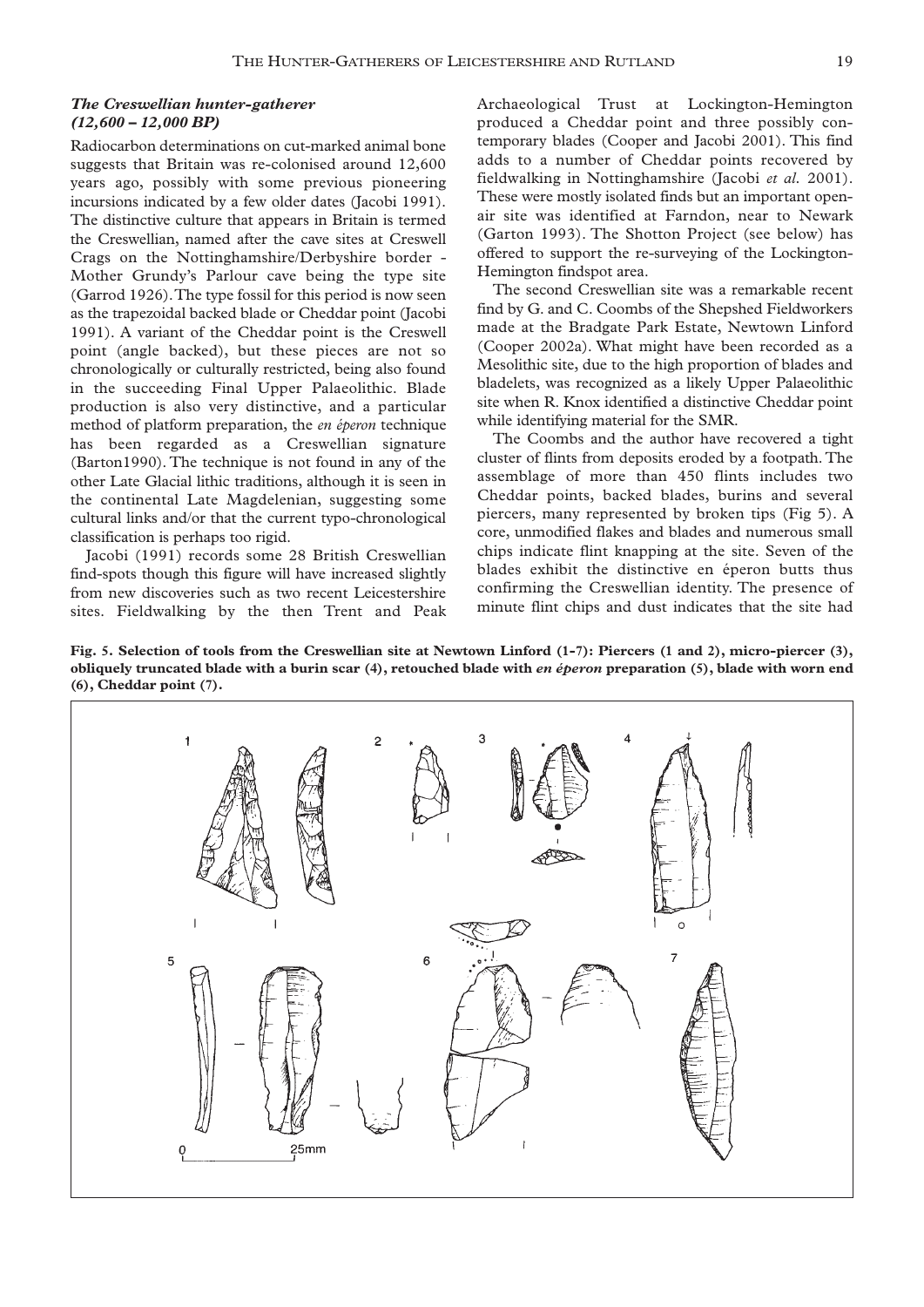

**Fig. 6. Late Upper Palaeolithic blade core and backed blades, Scalford and Eaton border.**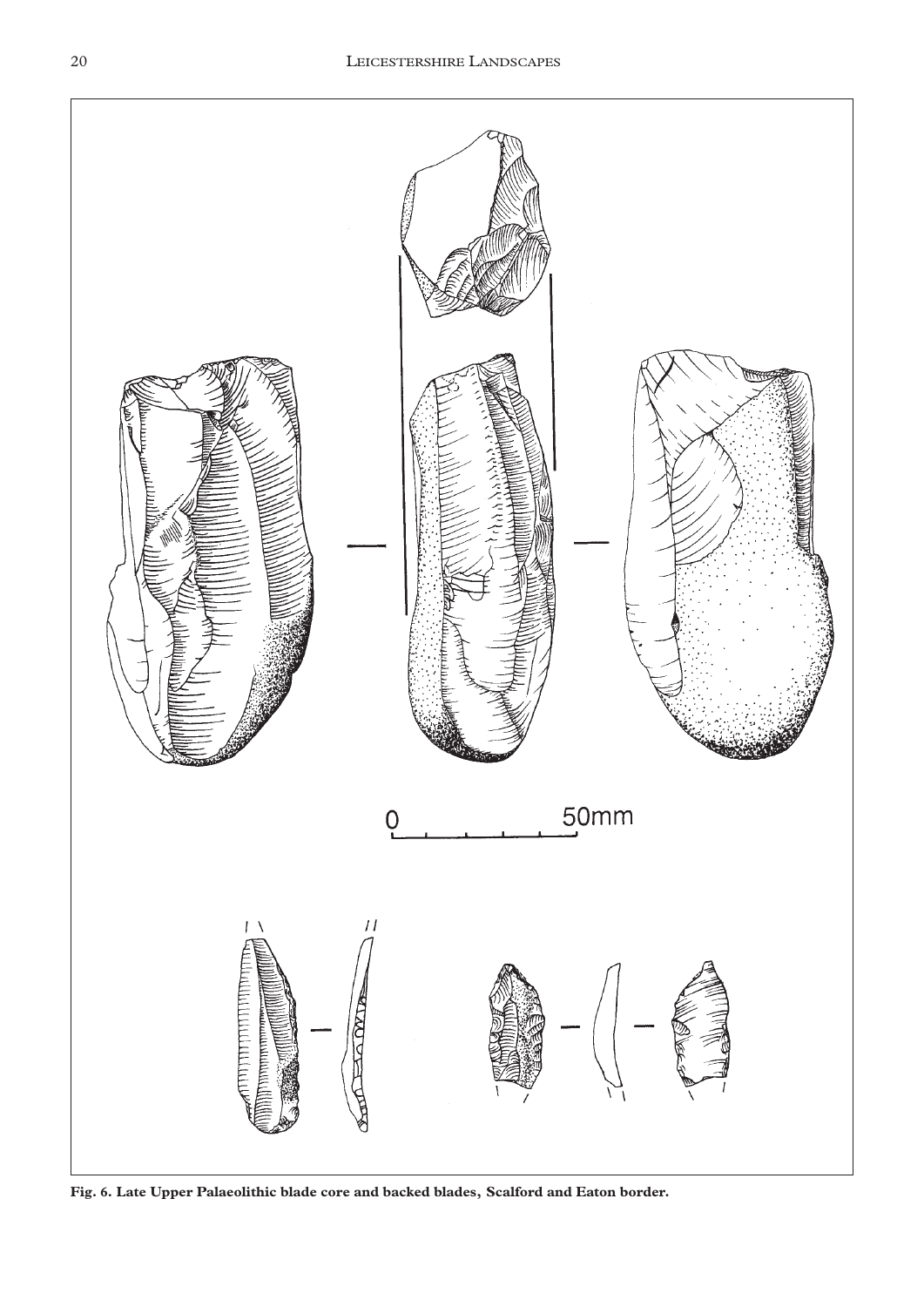been buried rapidly, possibly by loessic deposits (windblown cover sands). A high proportion of burnt flint would suggest that the knapping and other activities occurred around a hearth. The hunters appear to have been taking advantage of the site's topography, probably using the narrow gorge to corral animals such as wild horse to an ambush site. This situation mirrors in small part the topography and hunting techniques inferred from remains at Cheddar Gorge (Jacobi 1997, 501).This is the first *in situ* open-air Creswellian site identified in Britain and is arguably of international significance (Cooper 2002a). In contrast to assemblages from cave sites, where multiple occupations appear likely, the Newtown Linford site presents a clean assemblage from a limited occupation and the structure of the assemblage should throw new light on some of the museum collections derived from cave excavations (R. Jacobi *pers. comm.*; McNabb forthcoming).

Two other Creswellian find-spots have also been recorded in the near vicinity, presenting important clues as to how these pioneering hunters exploited their landscape. Such recent finds highlight the great potential for Upper Palaeolithic and Mesolithic archaeological evidence from the Charnwood uplands, an area where further fieldwork would be beneficial. Much of the area has been marginal, such that there are areas that have escaped ploughing, or have only recently been cultivated. The possible loess (wind-blown sand) cover over the Newtown Linford site is of some interest as there are many examples of continental Late Glacial sites surviving beneath such deposits (Graf 2002, 29; Stapert 2000). The Charnwood area also has great potential for rock shelters, with potential survival of *in situ* sites on down-slopes (Graf 2002, 22).

### *Hengistbury Head type sites (Straight-backed blades, c.12,000 BP)*

There are a small group of British sites that appear to be of a slightly younger date and different character to the classic Creswellian. The type-site Hengistbury Head, Dorset was a residential hunting camp situated on the Head's promontory (Barton 1992). Straight-backed blades followed by end scrapers and burins dominated the tool repertoire. Also represented were tanged points, shouldered points, truncated blades and a few anglebacked points including Creswell points. No such sites have yet been identified in our study area, though intuitively the Creswellian and other Late Glacial evidence suggest the presence of hunter-gatherers. As mentioned above there are reasons for regarding the Hengistbury Head site types as younger, although this has been difficult to demonstrate as the two traditions have been dated by differing methods; the Creswellian by radiocarbon and the Hengistbury Head sites by thermoluminesce dating (TL) of burnt flint. Proposed TL dating of the Newtown Linford assemblage will allow for the first time comparison of these two traditions.

### *'Federmesser' sites (convex-backed blade assemblages, 12-10,800 BP)*

The pollen record of Northern Europe shows a change to a more wooded environment around 12,000 BP, the beginning of the *Allerød* chronozone. The distinctive lithics associated with this phase are the *federmesser* (convex backed blades) including a variant, the penknife point (shouldered, convex backed blade). *Federmesser* technologies appear across much of northern Europe and are probably linked to Azilian industries from southern Europe (Schwabedissen 1954). The small size of some *federmesser* and penknife points has been seen as an indication of a change in hunting weaponry from the spear thrower to the bow and arrow, probably an adaptation to the greater tree cover with hunters having to adapt to more encounter-based hunting strategies. Of the four distinct Late Upper Palaeolithic traditions the Federmesser sites are the most numerous suggesting relatively high population densities.

A single *federmesser* was found at Castle Donington on the Devensian terrace of the Trent (Cooper and Jacobi 2001). Curved backed pieces also occur in the Mesolithic, and it is possible that smaller examples of *federmesser* have been assigned to the Mesolithic.

### *Terminal Palaeolithic 'long blade' sites (10,300 – 9,700 BP)*

A rapid cooling phase *c.* 10,800 BP, the Loch Lomond re-advance (equivalent to the continental Younger Dryas), has been termed the last gasp of the ice age (Barton 1997). It saw the development of ice sheets in Scotland and the likely withdrawal of humans from the more northerly latitudes of North-west Europe. The gradual amelioration from *c.* 10,300 BP allowed hunters to return in pursuit of animals of the open tundra landscape such as reindeer and horse. The lithic assemblages of this period have been termed 'long blade' sites, having close analogues in a series of sites in northern France (Fagnart 1991). They also bear some similarity to the Ahrensburgian sites of Germany, Holland and Belgium (Johansen and Stapert 2000). Of the 28 reported English 'long blade' sites only Three Ways Wharf, Uxbridge, Greater London has been dated directly with two radiocarbon dates of *c.* 10,000 and 10,200 BP returned on butchered horse remains (Lewis 1991).These dates fall within a span of 10,300-9,700 BP attained from the French 'long blades' sites and those of the German-Dutch Ahrensburgian (Fagnart 1997; Deeben et al. 2000).

An important 'long blade' site was excavated by ULAS at Launde in advance of the construction of the Wing – Whatborough pipeline (Cooper 1997).This comprised a small, dense scatter of worked flint surviving just beneath the plough zone. The flint scatter was only 7m in diameter, probably representing short-term occupancy of the site. The small size has repercussions when considering site prospection - close-spaced fieldwalking or sub-surface sampling is essential to locate such small hunter-gatherer campsites. For much of the Upper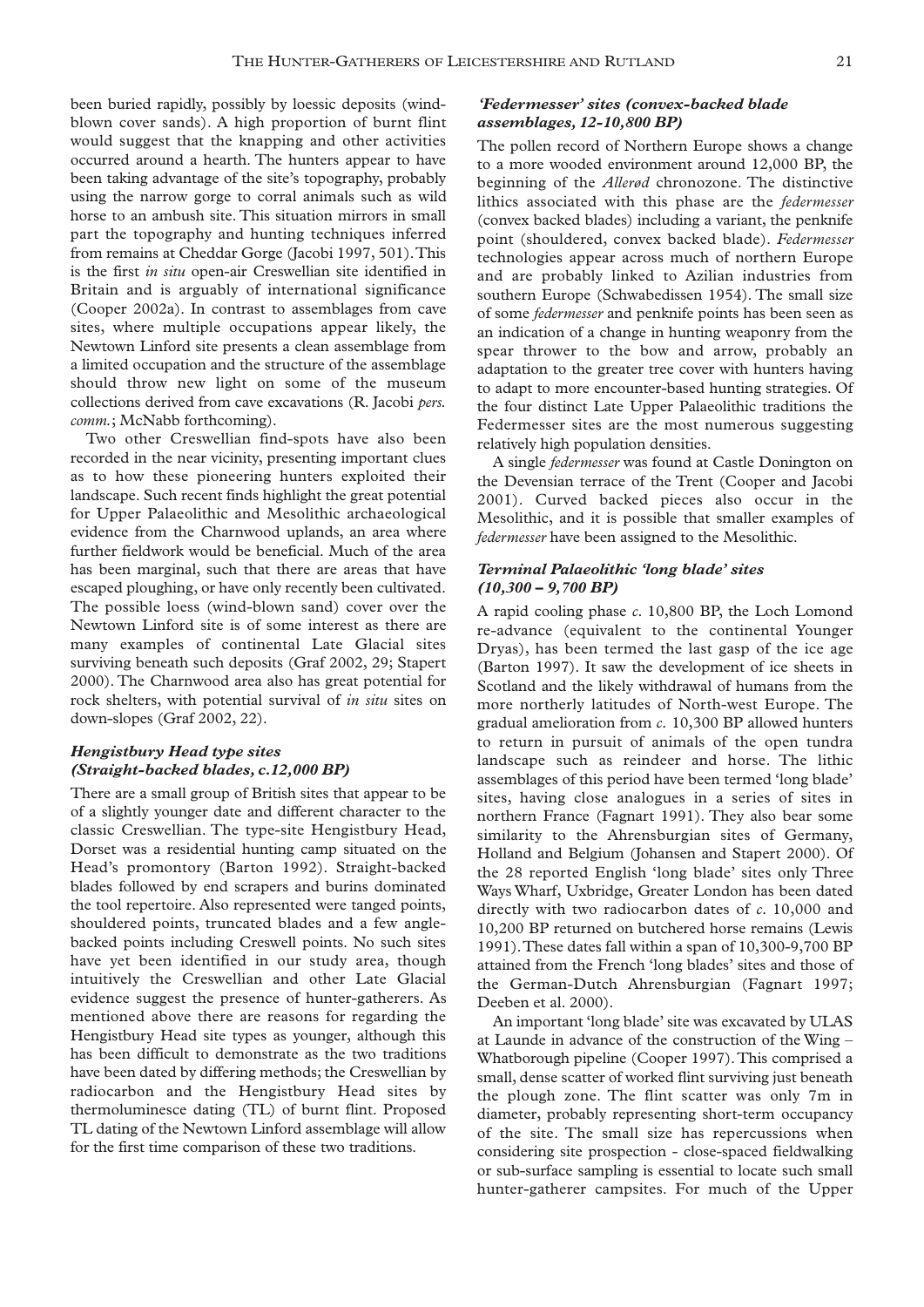

**Fig. 7. Spatial plots of tools and long blade debitage from the Terminal Palaeolithic site at Launde. Note the blank swathe caused by a previous evaluation trench.**

**Fig. 8. The projectile points from Launde.**

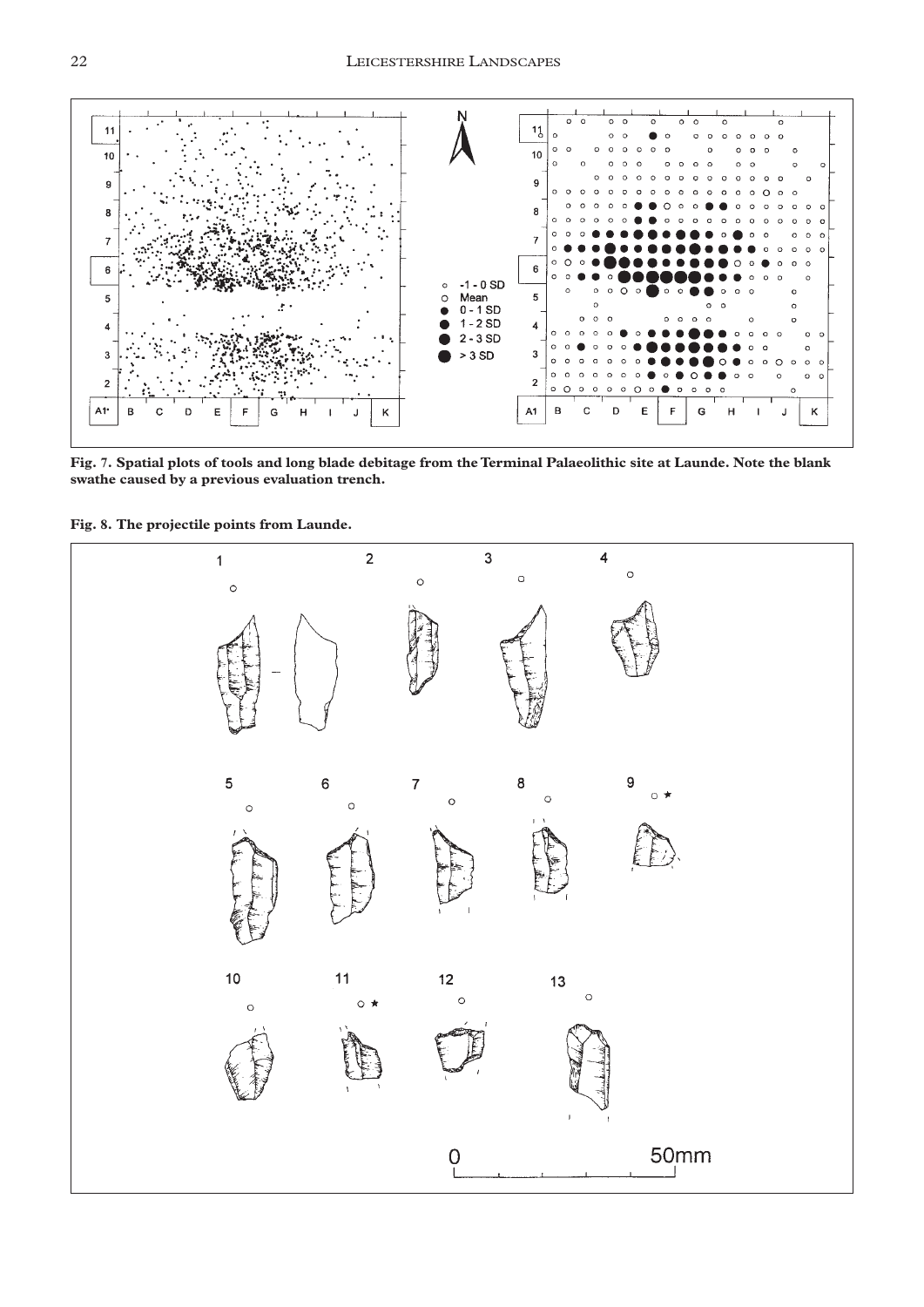Palaeolithic, occupation in Britain was probably by small pioneering groups, such that their archaeological remains will be mostly from such small sites.

Much of the Launde scatter is the distinctive debris from blade and bladelet production including blade cores, crested blades, platform preparation flakes and hundreds of blades and bladelets.The raw material used was probably from the boulder clay in the near vicinity. The large size of the nodules, in comparison with the debitage of later periods, probably reflects the recovery of choice pieces from the surface of the boulder clay plateaux. Some of the blades were as long as 150mm, though medium-sized blades of 80-120mm showed the greatest care in their production. Blade debitage followed a distinctive *chaîne opératoire* or operational sequence, differing considerably from the techniques known from the Creswellian and the succeeding Mesolithic period. Blade production was usually from prismatic cores with opposed platforms.The detachment of blades alternated between the two platforms thereby producing long blades with a straight profile. The platforms were carefully prepared before each removal either by partial edge faceting, small flakes or chips removed from the platform edge, trimming of the core front and/or abrasion of the platform edge. Consequently one third of the blades displayed faceted butts, while 95% showed some degree of core preparation.This contrasts with the platform preparation methods of the Mesolithic where large core tablets were removed to adjust the platform angles. The morphology of the butts and percussion bulbs suggests that initial core reduction employed a hard stone percussor, while the inner blades were removed by a soft stone percussor.

Much of the material had been burnt in antiquity, indicating that the knapping was undertaken around a hearth structure. A plot of the burnt pieces suggested the hearth was central to the scatter. Immediately adjacent to the inferred hearth were several obliquely truncated points, almost certainly projectile heads from arrows. Some of the points have impact fractures suggesting that hearthside activity included re-tooling of arrowshafts. Fire would be required to soften the organic mastics (e.g. birch resin) used to haft the points to their arrow shafts. The manufacture of replacement projectile points can be inferred from the high frequency of bladelets, some apparently snapped intentionally to form blanks for point manufacture. A few other tools were found around the hearth area including several broken blades with rubbed ends, some with additional retouch to aid handling. The gross wear patterns suggest a back-andforward motion in their use similar to the graving function of burins. It is feasible that these tools were related to the maintenance of hunting equipment, perhaps for preparing arrow shafts for hafting or fletching. Several scrapers were found beyond the hearth area indicating hide processing or wood working in other activity areas. The American ethno-archaeologist Louis Binford has reported similar patterning from observations of Arctic hunters – activities such as hide



**Fig. 9. Spatial plots of tools around the postulated hearth (circle) at Launde.**

scraping require space for laying out the hides. Such patterning has been recorded from many Upper Palaeolithic sites on the continent (Stapert 1989).

The proportion of retouched tools was very low at *c.* 2%, typical of other 'long blade' sites. Due to the paucity of formal tools it has been notoriously difficult to assign British long blade sites to the known Late Glacial cultures of the European mainland. However, Launde and another 'long blade' site, the afore-mentioned Three Ways Wharf, have produced notable groups of projectile points. Both sites have obliquely truncated points, some with additional basal retouch (Zonhoven points), with distinctive marked concavity of the truncation at the tip. Obliquely truncated points are known from the Ahrensburgian, but the closest parallels are with the Dutch Epi-Ahrensburgian (Johansen and Stapert 2000; Gob 1991). The typological and technological similarities of the two English sites and those in Holland and Belgium strongly suggest that they may be directly related, possibly even the same individuals operating across a wide social and hunting territory.

### **The Mesolithic (OIS 1, 9,700 – 5,500 BP)**

The Mesolithic period is often equated with the Holocene starting at *c.* 10,000 BP. However, as we have seen above there is the distinctive 'long blade' technocomplex that straddles the Pleistocene/Holocene boundary. However, by the late pre-Boreal stage at *c.* 9,700 BP there are new tool types such as hafted axes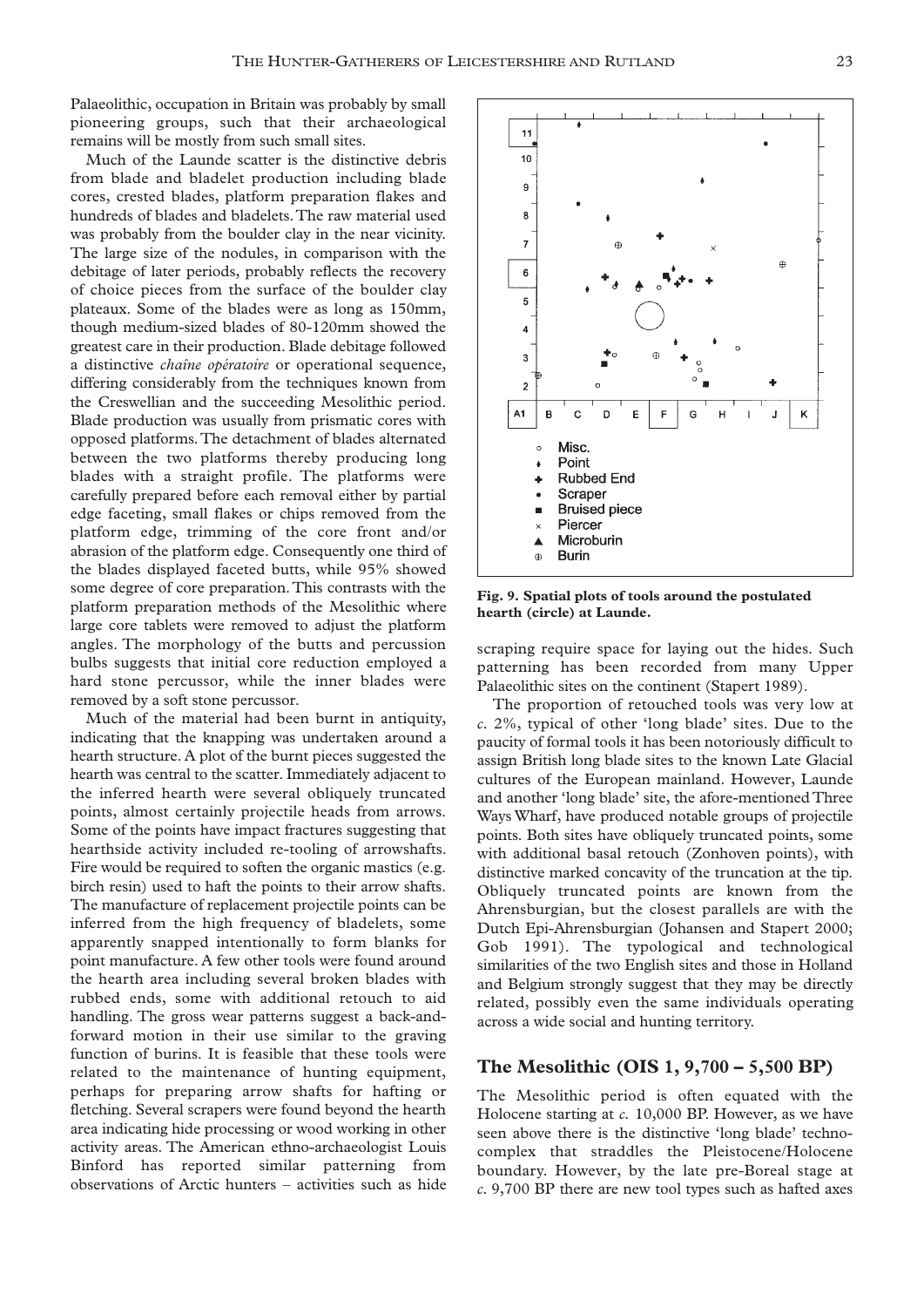(transversely sharpened) and technological changes to the microlith repertoire (mode 5). Microliths are commonly made using the micro-burin technique, a feature rarely seen in Terminal Palaeolithic assemblages. Obliquely truncated points remain common and are complemented by new forms such as the isosceles triangles and elongated trapezoids (Myers forthcoming). The Upper Palaeolithic – Mesolithic transition is one of the key research questions identified by the Prehistoric Society's Working Party for the Palaeolithic and Mesolithic of Britain and Ireland (1999). While there is some evidence for technological continuity or evolution between the Terminal Palaeolithic and the Early Mesolithic (Barton 1991), there are also significant differences that might indicate a cultural rupture (Dumont 1997).

It has long been recognised that early and late stages can be identified in the British Mesolithic (Clark 1932). Generally, similar Early Mesolithic technologies, the Maglemosian, are seen across a wide area of the North European plain reflecting the physical links by an extensive land bridge between Eastern England and the continent. More recent work has suggested that further chronological distinctions can be made for the early Mesolithic, traditions named after the type-sites of Star Carr, Deepcar and Horsham (Jacobi 1978b; Reynier 1997). Another distinct grouping is the Honey Hill type assemblages, apparently restricted to the Midlands and possibly a regional variant contemporary with the Horsham tradition (Saville 1981). The Horsham and Honey Hill assemblages appear to provide a bridge between early and later Mesolithic assemblages. Late Mesolithic technologies appear during the mid 9th millennium BP and include the introduction of smaller geometric microliths, a decline in the frequency of oblique points and the disappearance of hafted axes. These technological changes indicate, in part at least, changes in hunting techniques that in turn probably reflect evolving economic strategies and social territories. The disappearance of certain forms of tools might indicate the increasing insularity of hunter-gatherers, as Britain became an island in the later Holocene (Jacobi 1982; Coles 1998).This cultural isolation remained until the explosive arrival of the Neolithic in the 6th millennium BP. The important point here is that we should view the Mesolithic as dynamic with great differences between the hunter-gatherers of the pre-Boreal, Boreal and Atlantic periods. We should resist constructing static settlement and economic models that do not take account of changes across some four millennia. This question of continuity and/or change is another of the key research questions for Mesolithic studies (Prehistoric Society 1999).

Largely due to the efforts of local fieldworkers there has been an explosion of Mesolithic sites in recent years. Since the CBA's national survey of the Mesolithic (Wymer 1977) there has been an apparent 530% increase in Mesolithic sites in Leicestershire and Rutland (Myers, forthcoming). However, most of these sites

cannot be assigned to a chronological stage due to the lack of diagnostic pieces or a failure to recognise them. There may be a retrieval bias acting against the discovery of distinctive Mesolithic tools; the small size of microliths means that such pieces are rarely found by fieldwalking survey. What can be said is that the mass of sites represents a large database with great potential for further work - re-opening the archive boxes and rewalking of key sites might well lead to the identification of diagnostic pieces. Again we should perhaps follow the example of Ron Waite's fieldwalking methods; find your good sites, keep returning and look out for the smaller pieces such as microliths and microburins. It might be claimed that Mr. Waite discovered the Mesolithic in the Midlands. Long term field survey at several large Mesolithic scatters in Warwickshire and Northamptonshire produced quantities of microliths that allowed statistically significant typological analyses leading to the classification of Honey Hill type assemblages (Saville 1981a and b).

Knox (nd) has highlighted several surveys where a significant Mesolithic presence has been found including those at Medbourne, Brooksby/Rearsby, Grace Dieu Priory environs and Misterton. The latter has produced examples of both Early and Later Mesolithic microliths, and demonstrates that these small pieces can be retrieved if looked for. There is proving to be a persistent Mesolithic presence in lithics assemblages retrieved from the excavation of sites of later periods. Notable groups of material have been found at Eye Kettleby (Cooper forthcoming), Glaston (Cooper and Thomas 2001), Melton Mowbray/Freeby (Jarvis 2002), Saxby (Thomas 2001) and at several sites along the Wing - Whatborough pipeline (Cooper 2002b). Later Mesolithic microliths were recovered from Eye Kettleby, Glaston, Melton and Saxby. The considerable Mesolithic material from Eye Kettleby was recovered over a large area of *c.*12 ha, mirroring other large scatters such as Belton, Leighfield and Rearsby.

Our evidence for the Mesolithic is not entirely restricted to lithics from surface scatters or those residual in later archaeological features. Evaluation trenches at Croft revealed stratified flints beneath alluvium adjacent to a stream palaeochannel (Cooper 1993), while further excavation work by BUFAU revealed sub-alluvial features including partial ring slots (Hughes and Roseff 1995). Excavations at Ridlington revealed a small pit with a very leached fill, clearly earlier than the nearby Iron Age and Roman features.The pit contained 30 flints including cores, bladelets and two narrow microliths of Late Mesolithic date. The stratified material and a moderately-sized scatter from the general area increase the range of Mesolithic activity at Ridlington/Leighfield (Cooper 2002b); previous field survey mapped a large multi-period scatter on a ridge top promontory. This material can be highlighted as worthy of further study.

Environmental evidence from the early Holocene in the form of organics from palaeochannels has been recorded from Birstall, Croft and the Austin Friars,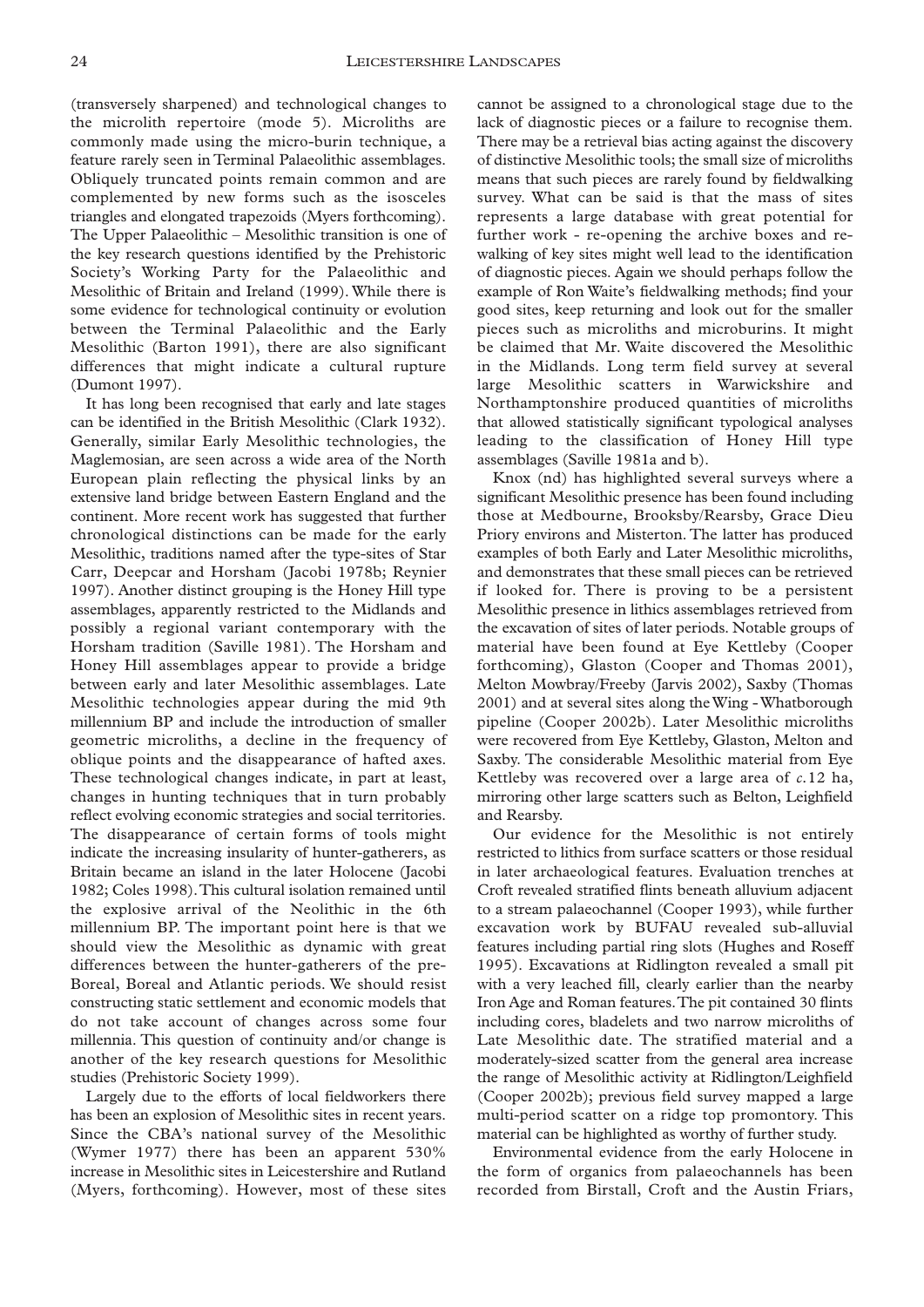Leicester (see A. Monckton, this volume). As yet there have been no detailed analyses of these deposit types. Future objectives might include close-interval sampling of peats and similar organic-rich deposits to identify short-term events such as localised clearance episodes, evident from charcoal grains and changes in the pollen profile, together with multiple radiocarbon determinations.

Human remains from the Mesolithic are rare and none are known from the two counties. However, some mention of a recent find from the East Midlands region is deserved. A chance discovery of a Late Mesolithic human femur in a sand and gravel quarry at Staplethorpe, Nottinghamshire has shed new light on the diet and geography of people in the Mesolithic (note in British Archaeology 66, 2002). In recent years there has been a tendency to view the Mesolithic as a prelude to the agricultural age, the Neolithic. Economic models have been constructed where there is an assumption that Mesolithic economic systems evolved into those of the Neolithic with increasing intensification of food gathering. Hunter-gatherers became gatherer-hunters who became farmers. However, isotope analysis on the Stapleford individual demonstrated a heavy reliance upon animal protein with little input of vegetable protein. The isotope evidence also showed there was no input of marine proteins suggesting that the economic spheres were restricted to inland areas.

The increasing quantity of sites discovered by field survey has allowed some consideration of how the Midlands landscape was being exploited during the Mesolithic (Clay 2002; Phillips nd; Hall 1985). Topographic and geological preferences have long been a research theme in British Mesolithic studies. Using the CBA Mesolithic database (Wymer 1977); Mellars and Reinhardt (1978) demonstrated a preference for settlement on free-draining soils. Intensive survey in other areas (e.g. Waddington 2000) supports the generalised preferential location of Mesolithic bases on free draining soils, close to water and wetland habitats. An assessment of the Mesolithic archaeology of Northamptonshire appears to show a similar distribution patterns with an apparent avoidance of heavy clays (Phillips nd; Hall 1985). Interestingly, eight of the nine Mesolithic sites located on the Wing-Whatborough pipeline and several sites identified during the Medbourne Survey were on the ridge-top located above the Ironstone (Cooper 2002b; Liddle *pers. comm.*, cited in N.J. Cooper 2000). However, using SMR data from across the East Midlands, Clay (2002) suggests that a more widespread distributional pattern can be seen, including the use of clayland areas. Myers (forthcoming) suggests that one reason for the apparent differences between Leicestershire and Northamptonshire site distribution patterns might be related to different survey methods, i.e. the relatively narrow transects often used by Leicestershire fieldworkers might allow the detection of smaller sites. However, this does not account for the apparent observation of larger scatters, core areas, upon

clay sites in our study region (Clay 2002).

There does appear to be a trend of larger sites located on higher ground, offering wide vantage points over valleys and plateaux, but as yet it is difficult to know over what period of time these sites were formed. Phillips (nd) makes an interesting observation about the location of these larger upland sites in Northants, suggesting that they may indicate crossroads between major river systems. Pertinent here is the evidence from either side of the Welland Valley where large scatters are recorded from prominent upland sites (Phillips nd; Knox nd). Looking at the general distribution of sites in the study area there is apparent clustering of sites along the watersheds of the Soar-Avon, Trent-Avon, Welland-Wreake and Wreake-Trent, providing some support for the hypothesis (Fig. 8, Clay 2002).

It is quite obvious that the last word has not been written with regards to Mesolithic settlement patterns in the area. Key here is the ongoing survey work by local fieldworkers providing new data to test these different settlement models. However, as mentioned above, it is imperative that some chronological control be introduced to these studies; otherwise the models may be erroneously based upon a conflation of different data sets. The theme of continuity and/or change during the Mesolithic is one of the three key research questions identified by the Prehistoric Society's Working Party for the Palaeolithic and Mesolithic of Britain and Ireland (1999).

The Mesolithic-Neolithic transition has also been highlighted in national and regional research frameworks as of crucial importance (English Heritage 1997, PC1; Prehistoric Society 1999; Myers forthcoming). This transitional period has been the subject of long-term debate but is hindered by conceptual as well as chronological problems (neatly summarised in Myers, forthcoming). Disentangling the Late Mesolithic from the Early Neolithic in the study area is compounded by the conceptual problem of conflating blade industries into a combined Late Mesolithic-Early Neolithic category. It is suspected that this is partly based upon a fixed model of evolved neolithisation (Young 1988). Blade technologies have a long currency occurring from the Middle Palaeolithic to the Bronze Age (Barton 1998), although technological assessment can usually provide some chronological classification. The currency of bladelets (blades <12mm wide) is more restricted and their presence can usually be attributed to the Mesolithic (with the proviso that some could be Late Upper Palaeolithic). Their rapid decline at the beginning of the Neolithic reflects the change in projectile technology – microliths are no longer made (Holgate 1988). It is proposed that bladelet technology and microlith presence should be used to identify the Mesolitic components in multi-period scatters. The presence of patinated pieces can, in most circumstances, identify the flake components found particularly in Late Mesolithic debitage (Pitts and Jacobi 1979). With these considerations it is possible to identify a number of sites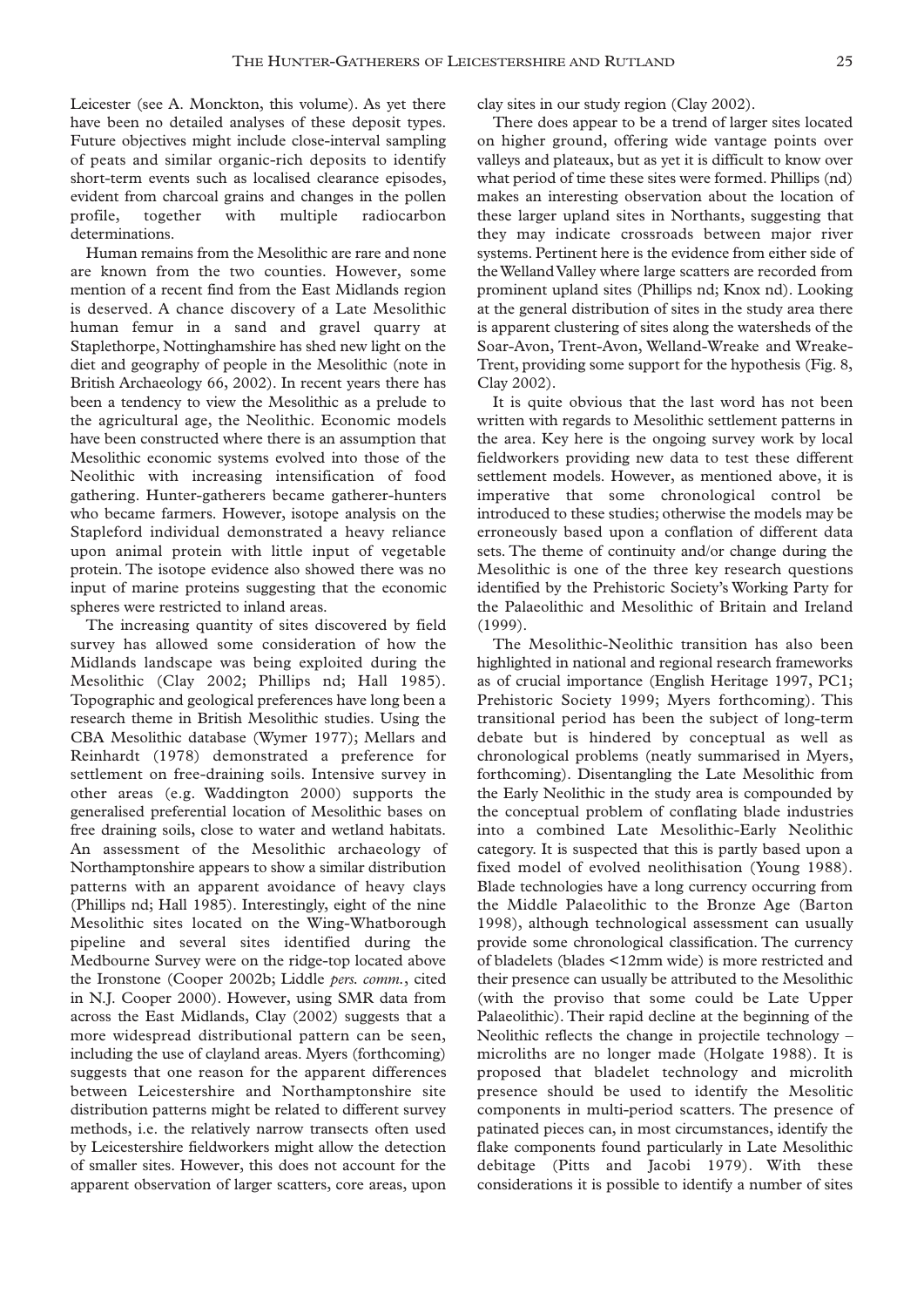with unequivocal evidence for both Late Mesolithic and Early Neolithic scatters e.g. at Eye Kettleby and Husband Bosworth.

## **Discussion**

Palaeolithic and Mesolithic archaeology in the two counties has come a long way in the last twenty years. Lower Palaeolithic finds have increased appreciably although this is mostly due to the efforts of Ron Waite around the Hinckley area. The recognition of the potential for Palaeolithic contexts in the Leicestershire landscape is significant and the author anticipates further realisation of this in the near future. In particular, the crossing of our study area by the Bytham River and some of its major tributaries presents great opportunities for future discoveries. The archaeology of the Bytham is contributing to the international research agenda, addressing the questions of the nature and timing of the first occupation of Britain and North-west Europe (Stringer 2002). A sparse Middle Palaeolithic archaeological presence has begun to show itself, and more finds are awaited. Perhaps the most significant advance has been the recognition of the Upper Palaeolithic such that both counties can boast of nationally significant sites i.e. Launde and Newtown Linford, Leicestershire and Glaston, Rutland. Arguably the significance of these sites even extends beyond national boundaries given that, at the time, Britain was the northwestern peninsula of Europe. The number of Mesolithic sites has multiplied, mostly from survey work although a significant number of PPG16 projects are also revealing Mesolithic activity.The employment of suitable prospecting and recovery methods by professional archaeologists, together with the formal encouragement of such in the briefs issued by planning archaeologists, will hopefully lead to the discoveries of *in situ* Mesolithic and Palaeolithic sites. Given the increasing development of the floodplain we might one day find a Midlands' Star Carr or Lynford with the holy grail of lithics *and* organic remains.

How might we continue this positive trend, or even improve upon it? A number of simple methodological issues relating to currently perceived research priorities might be considered. These amplify those articulated by McNabb (forthcoming), Graf (2002) and others (S. Buteux, *pers. comm*.).

Much recent work has highlighted the archaeological potential in our regional landscapes (Wymer 1999; McNabb forthcoming; Graf 2002) with most of the research undertaken by geologists. It is imperative that both planning and field archaeologists keep abreast of this work; the research is current and dynamic such that new developments, particularly the dating of the earlier deposits might well change dramatically. A recent proposal by Simon Buteux of Birmingham University is the Shotton Project, a broad network of Quaternary researchers and archaeologists, which might allow the exchange of new ideas and highlight new discoveries in

the Midlands. The benefits of such a Palaeolithic network were touched upon at the East Midlands Archaeological Research Framework forum. McNabb envisaged this as a discussion network, partly web-based, monitoring activity such as local research and providing a conduit between local researchers, Quaternary researchers and Palaeolithic archaeologists. One of the more ambitious objectives of the Shotton Project is the monitoring of sand and gravel quarries, ideal projects for collaboration between community and professional archaeologists.

Our main evidence for the hunter-gatherers in our study area is worked stone, particularly flint, but not exclusively. The recognition of non-flint artefacts should figure more prominently in future community archaeology training events, and it would be well for all the professionals also to familiarise themselves with nonflint lithics. The rich findings of Ron Waite suggest that much of our local Lower Palaeolithic archaeology may be invisible to most people, and it will only become apparent when local fieldworkers, amateur *and* professional, begin to recognise non-flint artefacts. With the flint artefacts the ability to recognise chronologically diagnostic tool forms and/or technological traits should also be fostered at future training events. This is not to say that all individual fieldworkers are expected to be lithics specialists, but they can be encouraged to identify artefacts with potential for being of early date.

A good rule of thumb that can be used as a chronological tool is the presence of patina. Generally, for our study area, any piece displaying a patina is likely to be pre-Neolithic, and the reporting of finds with such surface modification should be encouraged. The reporting of patina presence by Pickering (1917) highlighted his collection as worthy of re-examination, leading to the rediscovery of several Palaeolithic and Mesolithic finds by the author.

Lithics data recorded on many Sites and Monuments Records are of variable quality, which is no surprise given the disparate sources for the records. Roger Jacobi (*pers. comm*.) has, over some time, trawled most of the East Midlands Museum collections and is of the opinion that lithics identifications recorded on the SMRs are often problematical. McNabb (forthcoming) calls for a standardisation of recording and a thorough review of all Palaeolithic entries. Myers (forthcoming) reiterates this, pointing out the local failure to distinguish Early and Late Mesolithic assemblages.

Local fieldwork groups are encouraged to continue the systematic fieldwalking across the counties. There may be some value in targeted fieldwalking of certain geologies and topographies where Palaeolithic and Mesolithic potential has been recognised, although it should be remembered that such an approach might only serve to reinforce our biased perceptions of previous land-use. Indeed, a great strength of the fieldworkers has been the random sampling of different geological zones allowing the questioning of long-held assumptions about previous land use (Clay 2002). There have been an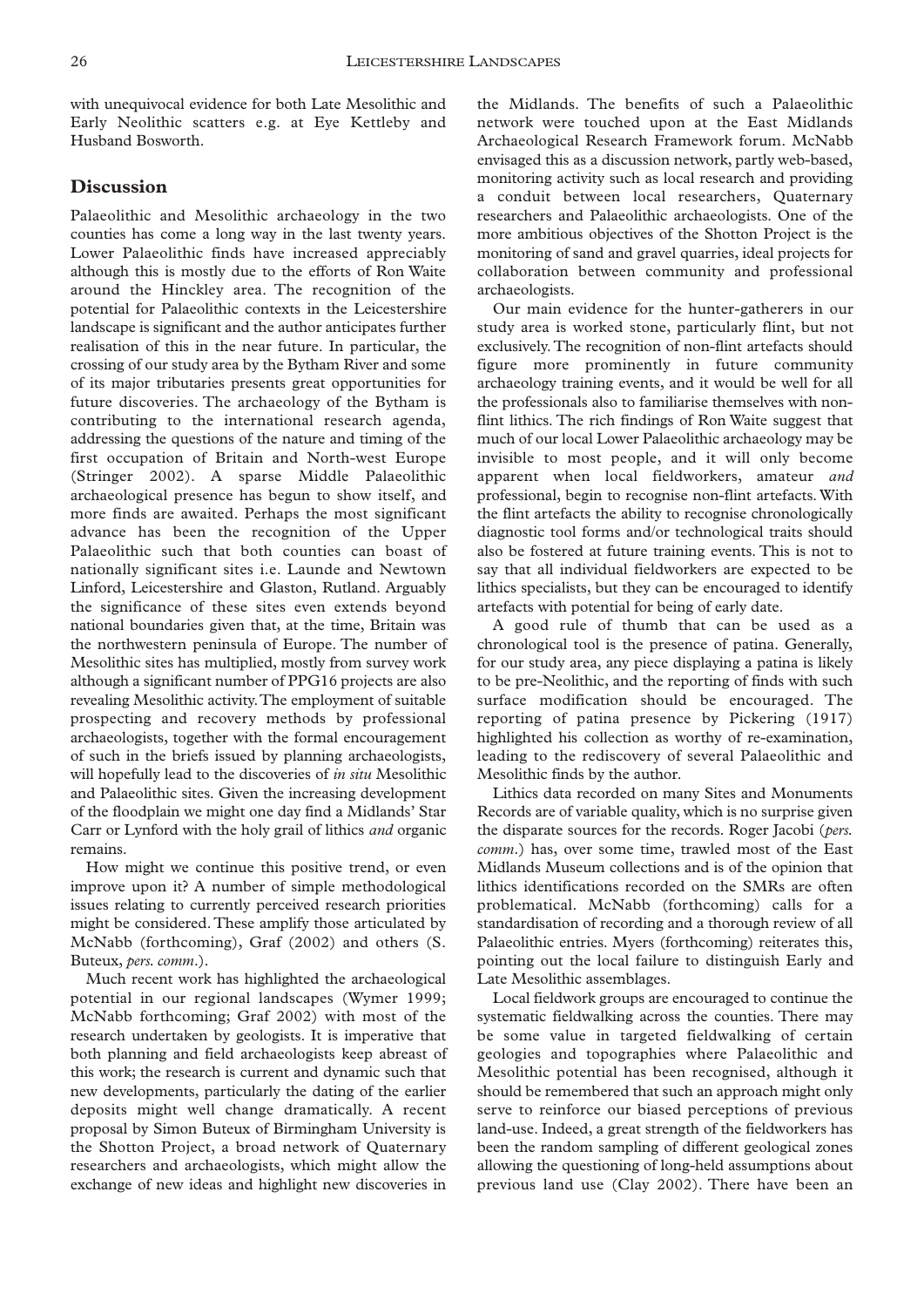increasing number of Palaeolithic and Mesolithic finds from higher ground (e.g. Launde and the other Palaeolithic findspots along the Wing-Whatborough pipeline). The re-surveying of areas where a Palaeolithic presence has been found, preferably at more closely spaced intervals, might pay dividends. One such project is to be the Launde environs research project involving professionals and local established groups. The Launde site can be compared to the many small and mediumsized scatters recorded across North-West Europe (Stapert 1979). Such scatters are likely to represent the small camps of limited occupation – such sites are essential in comprehending the activities performed there. In many ways they are far easier to interpret than large scatters that are probably palimpsests of multiple visits, possibly over long periods of time. The closer definition of these small 'time capsule' sites will also allow the larger sites to be disentangled.

Where Upper Palaeolithic or Mesolithic remains are suspected or encountered in a PPG16 context, the use of staged archaeological schemes of work are to be encouraged, both from the planning and field archaeologists. Desk-based assessments need to assess the potential for remains of this period, identify any likelihood of Pleistocene deposits at the site and assess whether there are geomorphological or deposits categories where survival of Palaeolithic remains might be favoured (Collcutt forthcoming). Field survey and evaluation might involve close-spaced fieldwalking and test pitting. Ideally the test pits would be at close spaced intervals, thereby having a chance to detect the smaller discrete scatters, and excavated by hand with 3D location of all finds.This is labour intensive and might be best reserved for selected sites with proven archaeology. Variations to this method might include wider intervals (say 20-30m) with follow-up test pits at closer intervals in areas where lithics are found. Finds might be located by box and spit only. A coarse methodology has been employed in Northern Holland where extensive prospection of Late Palaeolithic sites beneath coversand deposits has been undertaken (Deeben *et al.* 2000). The 'mega-bore' method employs a mechanical borer sampling deposists systematically at variable intervals, based on the perceived potential of an area (10-20m). The soil samples are screened to recover any lithics, and where these occur closer-spaced test pits are employed. It would be interesting to apply similar methods on alluvial floodplains, dry valleys or areas of marginal land with limited cultivation in the past.

# **Conclusion**

Community and professional archaeologists have discovered that the previously envisaged archaeological desert of Leicestershire and Rutland was actually a mirage. We are beginning to recognise that our past landscapes were not marginal, but were at times favoured localities for hunter-gatherer and agricultural communities. Many of the apparent gaps in Midlands

prehistory are being filled, but the newly discovered sites are not just new dots on the regional and national distribution maps. The Palaeolithic and Mesolithic archaeology of the two counties is helping to address the national research agenda, presenting fresh evidence and allowing new interpretations. Indeed, there has been much progress and this author expects much more of the potential to be realised.

#### **Acknowledgements**

Anne Graf for much useful discussion, comment, and for her encouragement to write this paper; Dr. Roger Jacobi for much assistance; Richard Knox for discussing the SMR entries providing findspot data; and Dr. R. Clements, Geology Dept., University of Leicester, for comments on the Scalford biface; Hari Anne Jacklin for illustrating Figures 2, 5, 7-9 and Michael Hawkes for Figures 1 and 6; ULAS management for time and resources that allowed the original conference presentation and this report; Paul Bowman for organising the conference and for his patience over the laborious writing of the report; Oriel Cooper and Susan Ripper for putting up with cold, windy site visits while I searched for 'shiny stones' and finally, Pete Liddle for setting the study baseline in *The Present State of Knowledge.*

#### **References**

- Aldhouse-Green, S., 2000 *Paviland Cave and the 'Red Lady': A Definitive Report.* Bristol:Western Acad. and Specialist Press.
- Aldhouse-Green, S. and Pettitt, P., 1998 'Paviland Cave: contextualising the 'Red Lady', *Antiquity* **72**, 756-72.
- Barton, R. N. E., 1990 'The en éperon technique in the British Late Upper Palaeolithic', *Lithics* **11**, 31-3.
- Barton, R. N. E., 1992. *Hengistbury Head:The Late Upper Palaeolithic and Early Mesolithic sites.* Monograph Series: Oxford University Committee for Archaeology.
- Barton, R. N. E., 1997 *Stone Age Britain*. London: English Heritage.
- Barton, R. N. E., 1998 'Long Blade Technology and the Question of British Late Pleistocene/Early Holocene Lithic Assemblages,' *in* N. Ashton, F. Healy and P. Pettitt (eds.) *Stone Age Archaeology: Essays in honour of John Wymer.* Oxbow Monograph **102**, Lithics Studies Society Occasional Paper **6**, 158-164.
- Boismier, W., 2002 'Lynford Quarry: a Neanderthal butchery site', *Current Archaeology* **182**, 53-8.
- Brandon, A., 1999 *Geology of the Wreake Valley (SK61NE, SK71NW, SK71NE and SK81NW (western part)). British Geological Survey Technical Report WA/99/17.* Nottingham, Keyworth: British Geological Survey.
- Campbell, J. B., 1977 *The Upper Palaeolithic of Britain: a Study of Man and Nature in the Late Ice Age,* 2 vols. Oxford: Clarendon Press.
- Challis, K., 1995 *A564 Derby Southern Bypass Contract B. Rookery Lane: Archaeological assessment and evaluation.* Unpublished report, Nottingham University Consultants.
- Clark, J. G. D., 1932 *The Mesolithic Age in Britain*. Cambridge.
- Clark, J. G. D., 1977 *World Prehistory in New Perspective* (3rd edition). Cambridge University Press.
- Clay, P., 2002 *The Prehistory of the East Midlands Claylands*. Leicester Archaeology Monographs No. **9**. School of Archaeology and Ancient History, University of Leicester.
- Coles, B. J., 1998 'Doggerland: a speculative survey,' *Proceedings of the Prehistoric Society* **64**, 45-81.
- Collcutt S. N., 2001 'The Sackung Hypothesis: a challenge for Palaeolithic prospection,' *in* S. Milliken and J. Cook (eds.), *A Very Remote Period Indeed*: *Papers on the Palaeolithic presented to Derek Roe.* Oxbow Books, 223-233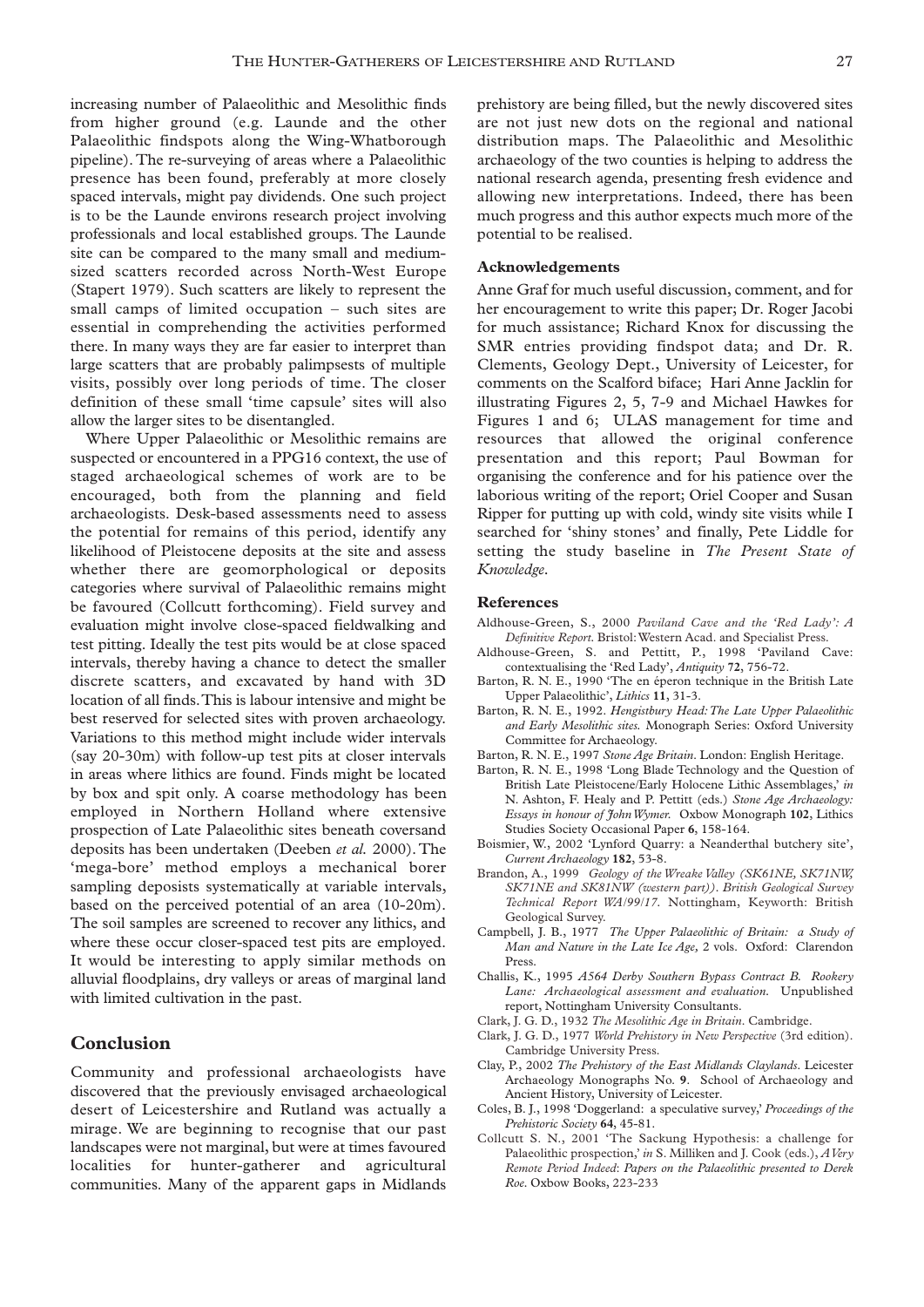- Collcutt, S. N., forthcoming 'Appendix 2: Palaeolithic Prospection: Some Simple Guidelines', *in* J. McNabb, 'An Archaeological Resource Assessment and Research Agenda for the Palaeolithic in the East Midlands (part of Western Doggerland)', *in* N. Cooper (ed.), forthcoming *An Archaeological Resource Assessment and Research Agenda for the East Midlands.* http://www.le.ac.uk/archaeology/pdf\_files/emidpal.pdf
- Cookson, A. P. and Tyldesley, J. A., 1985 'A Middle Palaeolithic flint handaxe from Aylestone, Leicester' *Trans. Leics. Archaeol. Hist. Soc.* **59**, 13-16.
- Cooper, L., 1993 An archaeological evaluation at Croft, *Trans. Leics. Archaeol. Hist. Soc.* **67**, 99-100.
- Cooper, L., 1997 'Launde,' *Trans. Leics.Archaeol. Hist. Soc.* 71, 91-3.
- Cooper, L., 2001 'The Glaston glutton and other strange beasts', *Rescue News* **83**, 1-3.
- Cooper, L., 2002a 'A Creswellian campsite, Newtown Linford', *Trans. Leics.Archaeol. Hist. Soc.* **76**, 78-80.
- Cooper, L., 2002b 'The lithics', *in* M. Beamish, *Archaeology of the Wing to Whatborough Hill Trunk Main*, ULAS report 2002/099.
- Cooper, L., forthcoming 'The lithics', *in* N. Finn, forthcoming 'Excavations at Eye Kettleby'.
- Cooper, L. and Jacobi, R., 2001 'Two Late Glacial finds from northwest Leicestershire', *Trans. Leics.Archaeol. Hist. Soc.* **75**, 118-121.
- Cooper, L. and Thomas, J., 2001 'Glaston, Grange Farm',*Trans. Leics. Archaeol. Hist. Soc.* **75**, 158-9.
- Deeben, J., Dijkstra, P. and Van Gisbergen, P, 2000 'Some new 14*c* dates from sites of the Ahrensburg Culture in the Southern Netherlands,' *Notae Praehistoricae* **20,** 95-109.
- Dumont, S., 1997 'Nouvelles recherches sur la transition Tardiglaciaire-Préboréal dans le Sud et l'Est de l'Angleterre', in J.-P., Fagnart and A. Thévenin (eds.) *Le Tardiglaciaire en Europe du Nord-Ouest.* Paris: Éditions du Comité des travaux historiques et scientifiques, 517-528.
- English Heritage 1997 *Archaeology and English Heritage:Agenda for the Future.*
- Evans, J. G., 1897 *The Ancient Stone Tools,Weapons and Ornaments of Great Britain* (2nd ed.). London: Longmans, Green and Co.
- Fagnart, J.-P., 1991 'New observations on the Late Upper Palaeolithic site of Belloy-sur-Somme (Somme, France),' in N. Barton, A. J. Roberts and D. A. Roe (eds.) *The Late Glacial in north-west Europe: Human adaptation and environmental change at the end of the Pleistocene.* CBA Research Report **77**, 213-226.
- Falguéres, C., J.-J., Behain, Y., Yokoyama, J. L., Arsuaga, J. M., Bermúdez, E., Carbonell, J.L., Bischoff and Dolo J.-M., 1999 'Earliest humans in Europe: The age of TD6, Gran Dolina, Atapuerca, Spain', *Journal of Human Evolution*, **37, 3/4**, 343-352.
- Garrod, D. A. E., 1926 *The Upper Palaeolithic Age in Britain*. Oxford: Clarendon Press.
- Garton, D., 1993 'A Late Upper Palaeolithic site near Newark, Nottinghamshire', *Transactions of the Thoroton Society* **98**, pp. 126-9.
- Gob, A., 1991 'The early Postglacial occupation of the southern part of the North Sea Basin', in N. Barton, A. J. Roberts and D. A. Roe (eds.), *The Late Glacial in north-west Europe: Human adaptation and environmental change at the end of the Pleistocene.* CBA Research Report **77**.
- Graf, A., 2002 'Lower and Middle Palaeolithic Leicestershire and Rutland: progress and potential', *Trans. Leics. Archaeol. Hist. Soc.* **76**, 1-46.
- Gutin, J. C., 1995 'Remains in Spain now reign as oldest Europeans', *Science*, **269**, 754-755.
- Hall, D., 1985 'Survey work in Eastern England,' *in* S. Macready and F. H. Thompson (eds.), *Archaeological Field Survey in Britain and Abroad.* Society of Antiquaries Occasional Paper **VI**, 25-44.
- Holgate, R., 1988 *Neolithic Settlement of the Thames Basin*. BAR British Series **194**.
- Hughes, G. and Roseff, R., 1995 'Excavations at Croft Quarry (SP 517 968),' *Trans. Leics.Archaeol. Hist. Soc.* **69**, 100-108.
- Jacobi, R.M., 1978a 'Population and landscape in Mesolithic lowland Britain,' in S. Limbrey and J.G. Evans (eds.) *The Effect of Man on the Landscape*, CBA Research Report **21**, 77-85.
- Jacobi, R. M., 1978b 'The Mesolithic of Sussex,' *in* P.L. Drewett (ed.) *Archaeology in Sussex to AD 1500*, CBA Research Report, 15-22.
- Jacobi, R. M., 1980 'The Upper Palaeolithic in Britain, with special reference to Wales', in J.A.Taylor (ed.) *Culture and Environment in Prehistoric Wales*, BAR British Series **76:** Oxford, 15-99.
- Jacobi, R. M. 1982. 'Later hunters in Kent: Tasmania and the earliest Neolithic,' *in* P.E. Leach (ed) *Archaeology in Kent to AD 1500*. CBA Research Report **48**.
- Jacobi, R., 1990 'Leaf-points and the British Early Upper Palaeolithic', in J.K. Kozlowski (ed.) *Feuilles de Pierre: Les Industries à Pointes Foliacées du Paléolithique Supérieur Européen.* Études et Recherches Archéologiques de l'Université de Liège **42**, 271-89.
- Jacobi, R., 1991 'The Creswellian, Creswell and Cheddar', *in* N. Barton, A. J. Roberts and D. A. Roe (eds.), *The Late Glacial in north-west Europe: Human adaptation and environmental change at the end of the Pleistocene.* CBA Research Report **77**.
- Jacobi, R., 1997 'The 'Creswellian' in Britain', *in* J.-P. Fagnart and A..Thévenin (eds.) *Le Tardiglaciaire en Europe du Nord-Ouest.* Paris. Éditions du Comité des travaux historiques et scientifiques, 497-505.
- Jacobi, R., Garton, D. and Brown, J., 2001 'Field-walking and the Late Upper Palaeolithic in Nottinghamshire,' *Transactions of the Thoroton Society* **105**, 17-22.
- Jarvis, W., 2002 'Melton Mowbray, Brentingby Embankment site east of river Eye,' *Trans. Leics.Archaeol. Hist. Soc.* **76**, 119.
- Johansen, L. and Stapert, D., 2000 'Two 'epi-Ahrensburgian' sites in the Northern Netherlands: Oudehaske (Friesland) and Gramsbergen (Overijssel)', *Palaeohistoria* **39/40**. A. A. Balkema/Rotterdam/Brookfield.
- Jones, C.R., 2002 'Late camber-induced ridge crest grabens in Rutland', *Jurassic Times* **26***.* Stamford and District Geological Society, 1-2.
- Knight, D. and Howard, A.J., 1994 'The Trent Valley Survey', *Transactions of the Thoroton Society* **99**, 126-9.
- Knox, R., nd 'An archaeological resource assessment of the Mesolithic in Leicestershire and Rutland,' *East Midlands Archaeological Research Framework*, online paper. http://www.le.ac.uk/archaeology/pdf\_files/08leicmeso.pdf
- Lewis, J., 1991 'A Late Glacial and early Postglacial site at Three Ways Wharf, Uxbridge, England: Interim report', in N. Barton, A. J. Roberts and D. A. Roe (eds.), 246-255.
- Liddle, P., 1992 'Reports of fieldwork [Stanton-under-Bardon]', *Trans. Leics.Archaeol. Hist. Soc.* **66**, 190
- Mangerud, J., Andersen, S.T., Berglund, B.E. and Dönner, J.J., 1974 'Quaternary stratigraphy of Norden, a proposal for terminology and classification', *Boreas* **3**,109-127.
- Martin, J., 1982 'Palaeolithic Leicestershire', *in* P.Liddle *Leicestershire Archaeology – ThePresent State of Knowledge:Vol. 1 To the End of the Roman Period.* Leicester: Leics. Museums, Art Galleries and Records Service, 6-8.
- McNabb, J., forthcoming 'An Archaeological Resource Assessment and Research Agenda for the Palaeolithic', in the East Midlands (part of Western Doggerland)', *in* N. Cooper (ed.) forthcoming *An Archaeological Resource Assessment and Research Agenda for the East Midlands.* http://www.le.ac.uk/archaeology/pdf\_files/emidpal.pdf
- Mellars, P. A. and Reinhardt, S. C. 1978 'Patterns of Mesolithic landuse in southern England: a Geological perspective', in P. A. Mellars (ed.) *The Early Postglacial Settlement of Northern Europe*. Duckworth, 243-293.
- Myers, A. M., 'An archaeological resource assessment and research agenda for the Mesolithic in the East Midlands,' *in* N. J. Cooper (ed.) forthcoming, *An Archaeological Resource Assessment and Research Agenda for the East Midlands.* http://www.le.ac.uk/archaeology/pdf\_files/emidmeso.pdf
- Phillips, G., nd 'An archaeological resource assessment of the Mesolithic', in Northamptonshire, East Midlands Archaeological Research Framework, online paper. http://www.le.ac.uk/archaeology/pdf\_files/10nhmeso.pdf
- Pickering, A. J., 1917 'Flint implements from the ploughlands of South-west Leicestershire', Proceedings of the Prehistoric Society of East Anglia **2.4**, 549-55.
- Pitts, M. and Roberts, M., 1998 *Fairweather Eden.* Arrow.
- Posnansky, M., 1955 'A Palaeolithic implement from near Shipley Hill, Ratcliffe-on-the-Wreake', *Trans. Leics. Archaeol. Hist. Soc.* **31**, 304.